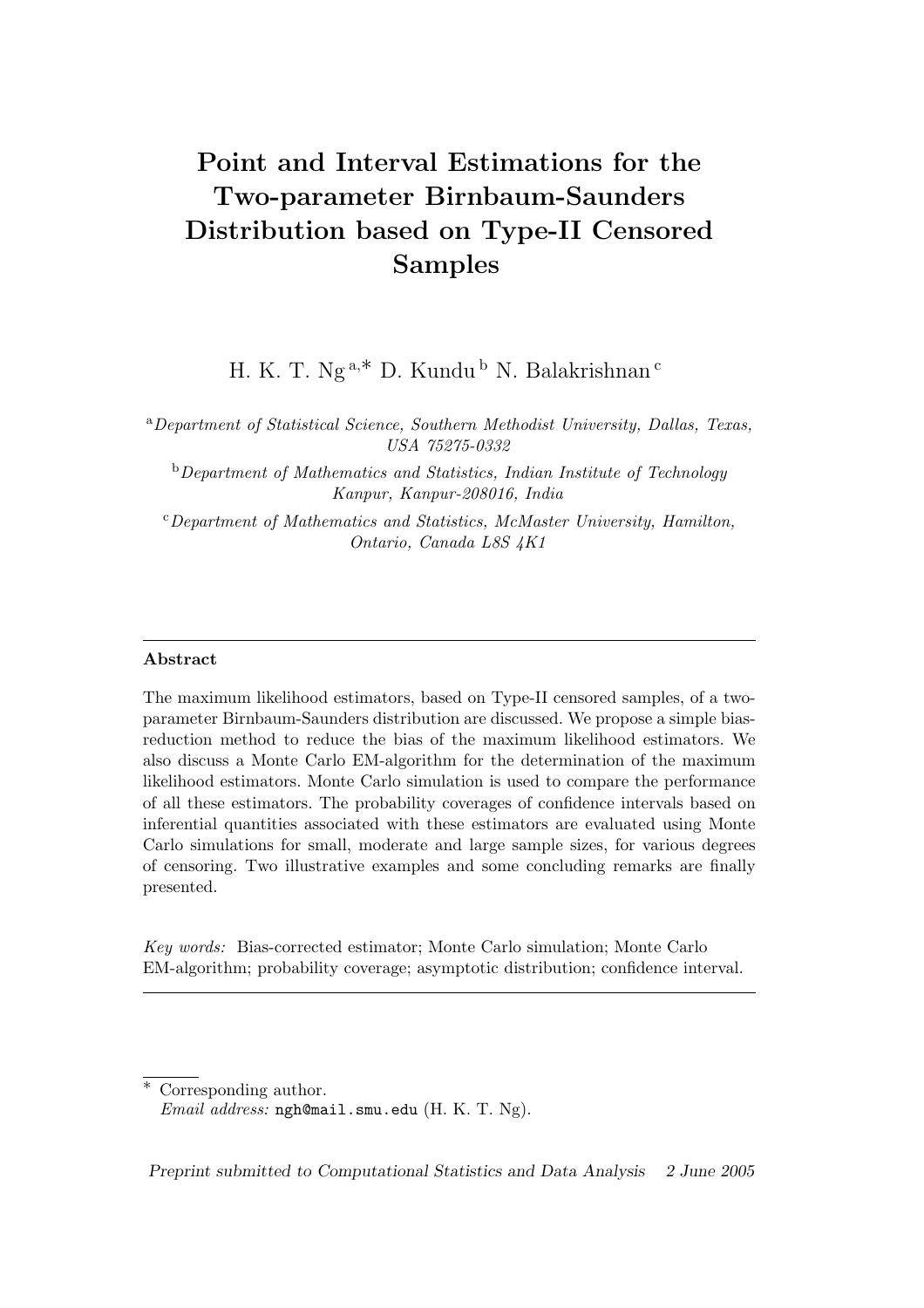#### 1 Introduction

Birnbaum and Saunders (1969a) proposed a two-parameter failure time distribution for fatigue failure caused under cyclic loading. It was also assumed that the failure is due to the development and growth of a dominant crack. This distribution is so-called the two-parameter Birnbaum-Saunders distribution. A more general derivation was provided by Desmond (1985) based on a biological model. Desmond (1985) also strengthened the physical justification for the use of this distribution by relaxing the assumptions made by Birnbaum and Saunders (1969a). Desmond (1986) investigated the relationship between the Birnbaum-Saunders distribution and the inverse Gaussian distribution. Some recent research works on Birnbaum-Saunders distribution can be found in Chang and Tang (1993, 1994), Dupuis and Mills (1998) and Rieck (1995, 1999), and a concise review of all these developments can be found in Johnson et al. (1995).

The cumulative distribution function (CDF) of a two-parameter Birnbaum-Saunders random variable T can be written as

$$
F_T(t; \alpha, \beta) = \Phi\left[\frac{1}{\alpha} \left\{ \left(\frac{t}{\beta}\right)^{\frac{1}{2}} - \left(\frac{\beta}{t}\right)^{\frac{1}{2}} \right\} \right], \quad 0 < t < \infty, \quad \alpha, \beta > 0, \tag{1}
$$

where  $\Phi(\cdot)$  is the standard normal CDF. The parameters  $\alpha$  and  $\beta$  are the shape and the scale parameters, respectively. It is known that the density function of the Birnbaum-Saunders distribution is unimodal. Birnbaum and Saunders (1969b) discussed the maximum likelihood estimators (MLE's) and Engelhardt et al. (1981) obtained the asymptotic distributions of the MLE's. Recently, Ng et al. (2003) discussed the MLE's and a modification of the moment estimators (MME's) and proposed a bias-reduction method for these estimators. Ng et al. (2003) also derived the asymptotic distributions of the MME's and compare the performance of point and interval estimation based on the MLE's and MME's.

Most of the research works on two-parameter Birnbaum-Saunders distribution are based on complete samples. In this paper, we first discuss the maximum likelihood estimation of the parameters  $\alpha$  and  $\beta$  based on Type-II right censored samples. We then derive the asymptotic variance-covariance matrix of the MLE's using which asymptotic confidence intervals for  $\alpha$  and  $\beta$  are proposed with the use of asymptotic normality of the MLE's. We evaluate the performance of the MLE's through Monte Carlo simulations for various sample sizes and degrees of censoring (d.o.c.). Though the MLE's are asymptotically unbiased, these simulation results reveal that they are highly biased in case of small sample sizes particularly when the degree of censoring is high. We, there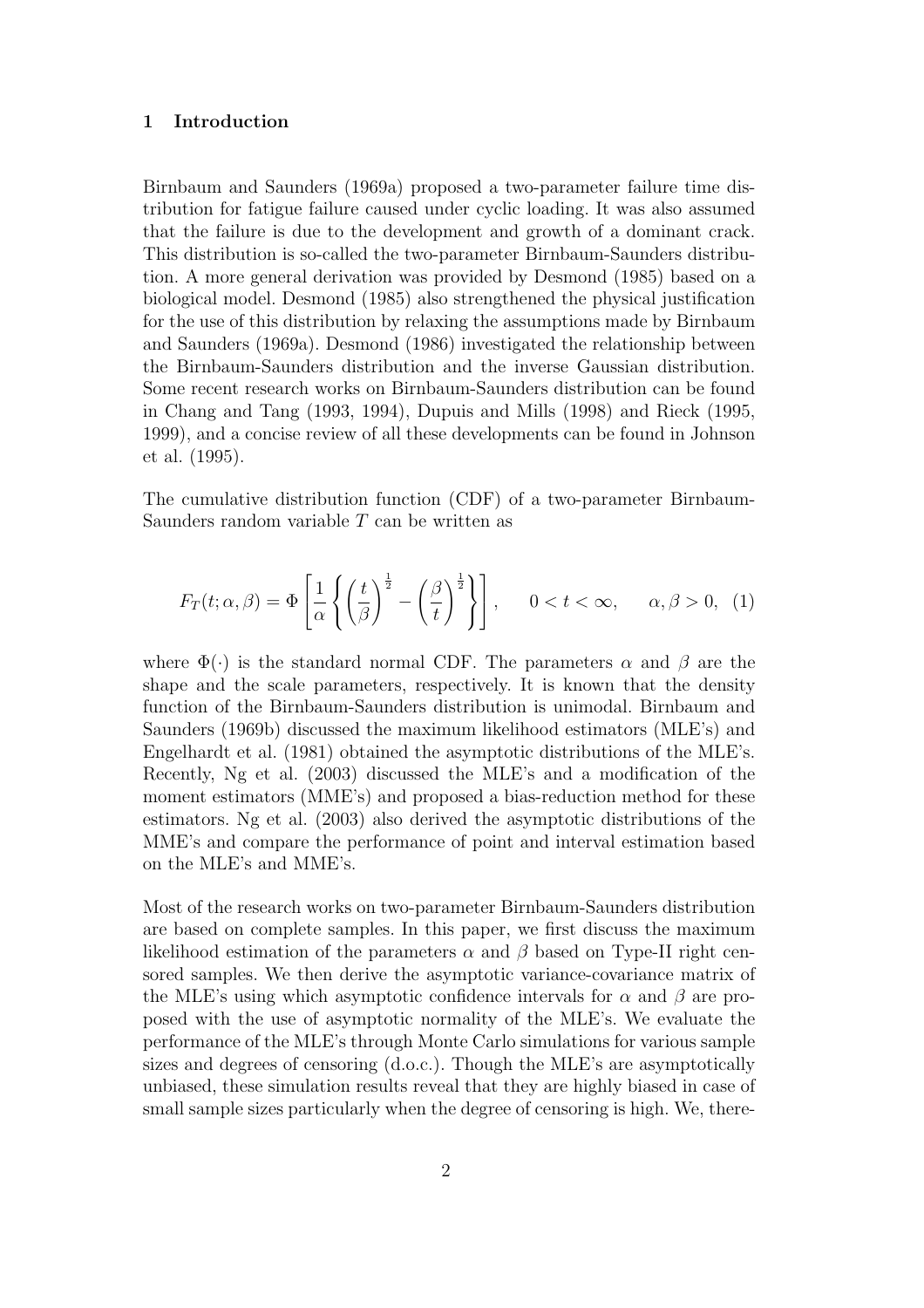fore, propose a simple bias correction technique which performs quite well even for small sample sizes. Asymptotic confidence intervals for  $\alpha$  and  $\beta$  based on these bias-corrected estimators are then proposed. Next, a Monte Carlo EMalgorithm for the determination of the MLE's is discussed. A comparison of all these estimators and the probability coverages of confidence intervals based on inferential quantities associated with these estimators is made using Monte Carlo simulations. We present two examples to illustrate all the methods of inference discussed here. Finally, we make some concluding remarks.

## 2 The Birnbaum-Saunders Distribution

The CDF of a two-parameter Birnbaum-Saunders random variable T is given by (1), and the corresponding probability density function (PDF) is

$$
f_T(t; \alpha, \beta) = \frac{1}{2\sqrt{2\pi}\alpha\beta} \left[ \left(\frac{\beta}{t}\right)^{\frac{1}{2}} + \left(\frac{\beta}{t}\right)^{\frac{3}{2}} \right] \times \exp\left[ -\frac{1}{2\alpha^2} \left(\frac{t}{\beta} + \frac{\beta}{t} - 2\right) \right], \quad t > 0, \alpha, \beta > 0.
$$
 (2)

Consider the monotone transformation

$$
X = \frac{1}{2} \left[ \left( \frac{T}{\beta} \right)^{\frac{1}{2}} - \left( \frac{T}{\beta} \right)^{-\frac{1}{2}} \right]
$$

or

$$
T = \beta \left( 1 + 2X^2 + 2X(1 + X^2)^{\frac{1}{2}} \right);
$$

then, from  $(1)$ , we have X to be normally distributed with mean zero and variance  $\frac{1}{4}\alpha^2$ . Using the above transformation, the expected value, variance, and coefficients of skewness and kurtosis can be easily obtained as

$$
E(T) = \beta \left( 1 + \frac{1}{2} \alpha^2 \right),\tag{3}
$$

$$
Var(T) = (\alpha \beta)^2 \left( 1 + \frac{5}{4} \alpha^2 \right),\tag{4}
$$

$$
\beta_1(T) = \frac{16\alpha^2(11\alpha^2 + 6)}{(5\alpha^2 + 4)^3},\tag{5}
$$

$$
\beta_2(T) = 3 + \frac{6\alpha^2 (93\alpha^2 + 41)}{(5\alpha^2 + 4)^2}.
$$
\n(6)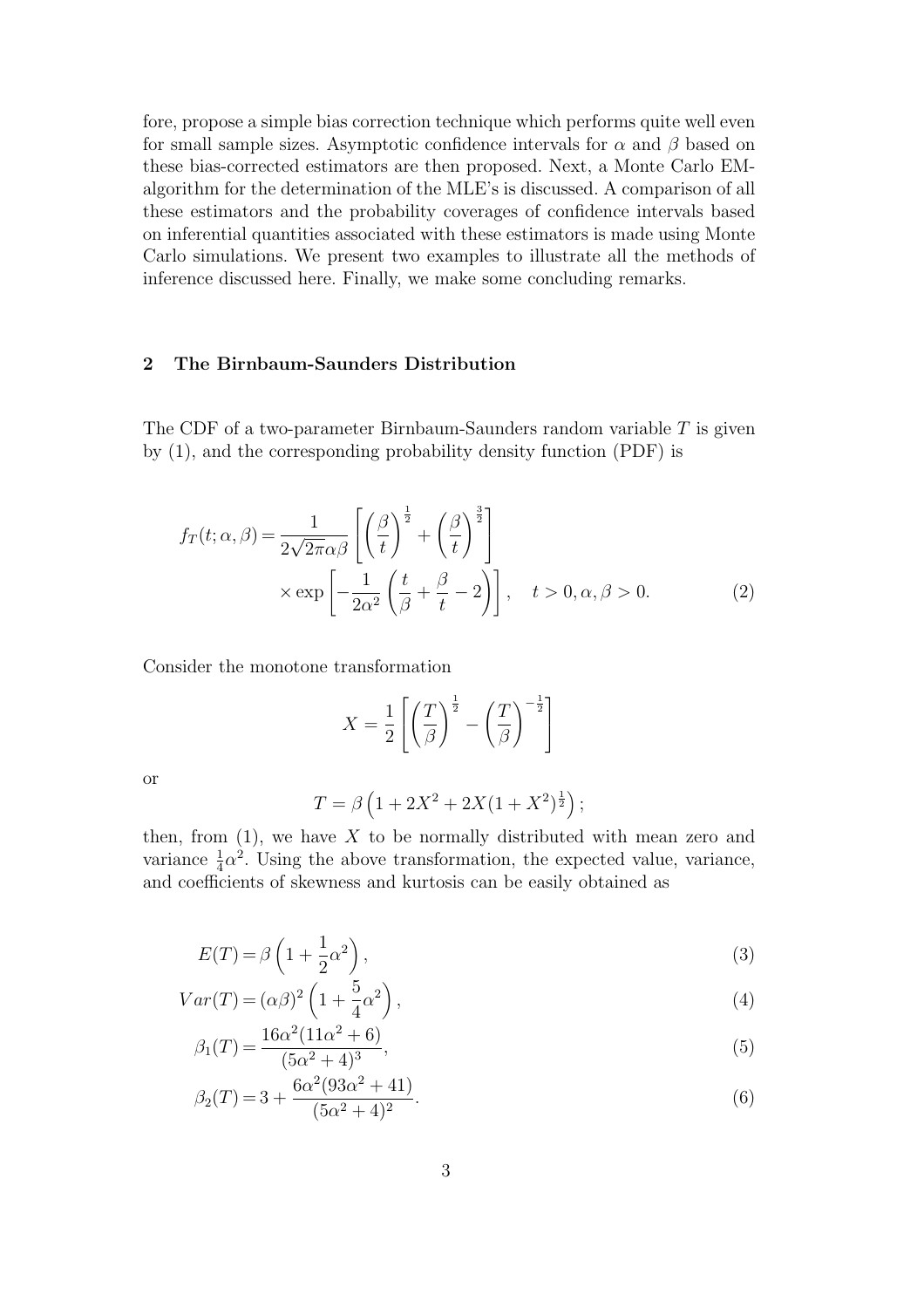Moreover, if T has a Birnbaum-Saunders distribution with parameters  $\alpha$  and  $\beta$ , then  $T^{-1}$  also has a Birnbaum-Saunders distribution with the corresponding parameters  $\alpha$  and  $\beta^{-1}$ , respectively (Birnbaum and Saunders, 1969a). Therefore, we also readily have

$$
E(T^{-1}) = \beta^{-1} \left( 1 + \frac{1}{2} \alpha^2 \right) \tag{7}
$$

and

$$
Var(T^{-1}) = \alpha^2 \beta^{-2} \left( 1 + \frac{5}{4} \alpha^2 \right). \tag{8}
$$

# 3 Maximum Likelihood Estimators

Let  $\{t_{(1)}, t_{(2)}, \ldots, t_{(r)}\}$  be an ordered Type-II right censored random sample obtained from  $n$  units placed on a life-testing experiment wherein each unit has its lifetime following the Birnbaum-Saunders distribution with PDF as given in (2), with the largest  $(n-r)$  lifetimes having been censored. Then, the likelihood function is given by (Balakrishnan and Cohen, 1991)

$$
L = \frac{n!}{(n-r)!} \left\{ 1 - \Phi \left[ \frac{1}{\alpha} \xi \left( \frac{t_{(r)}}{\beta} \right) \right] \right\}^{n-r} \times \left\{ \frac{1}{(\sqrt{2\pi}\alpha\beta)^r} \left[ \prod_{i=1}^r \xi' \left( \frac{t_{(i)}}{\beta} \right) \right] \exp \left[ -\frac{1}{2\alpha^2} \sum_{i=1}^r \xi^2 \left( \frac{t_{(i)}}{\beta} \right) \right] \right\},
$$
(9)

and the log-likelihood function is

$$
\ln L = const. + (n - r) \ln \left\{ 1 - \Phi \left[ \frac{1}{\alpha} \xi \left( \frac{t_{(r)}}{\beta} \right) \right] \right\} - r \ln \alpha - r \ln \beta
$$

$$
+ \sum_{i=1}^{r} \xi' \left( \frac{t_{(i)}}{\beta} \right) - \frac{1}{2\alpha^2} \sum_{i=1}^{r} \xi^2 \left( \frac{t_{(i)}}{\beta} \right); \tag{10}
$$

here,

$$
\xi(t) = t^{\frac{1}{2}} - t^{-\frac{1}{2}},
$$
  
\n
$$
\xi^{2}(t) = t + t^{-1} - 2,
$$
  
\n
$$
\xi'(t) = \frac{1}{2t} \left( t^{\frac{1}{2}} + t^{-\frac{1}{2}} \right) = \frac{1}{2\xi(t)} \left( 1 - \frac{1}{t^{2}} \right),
$$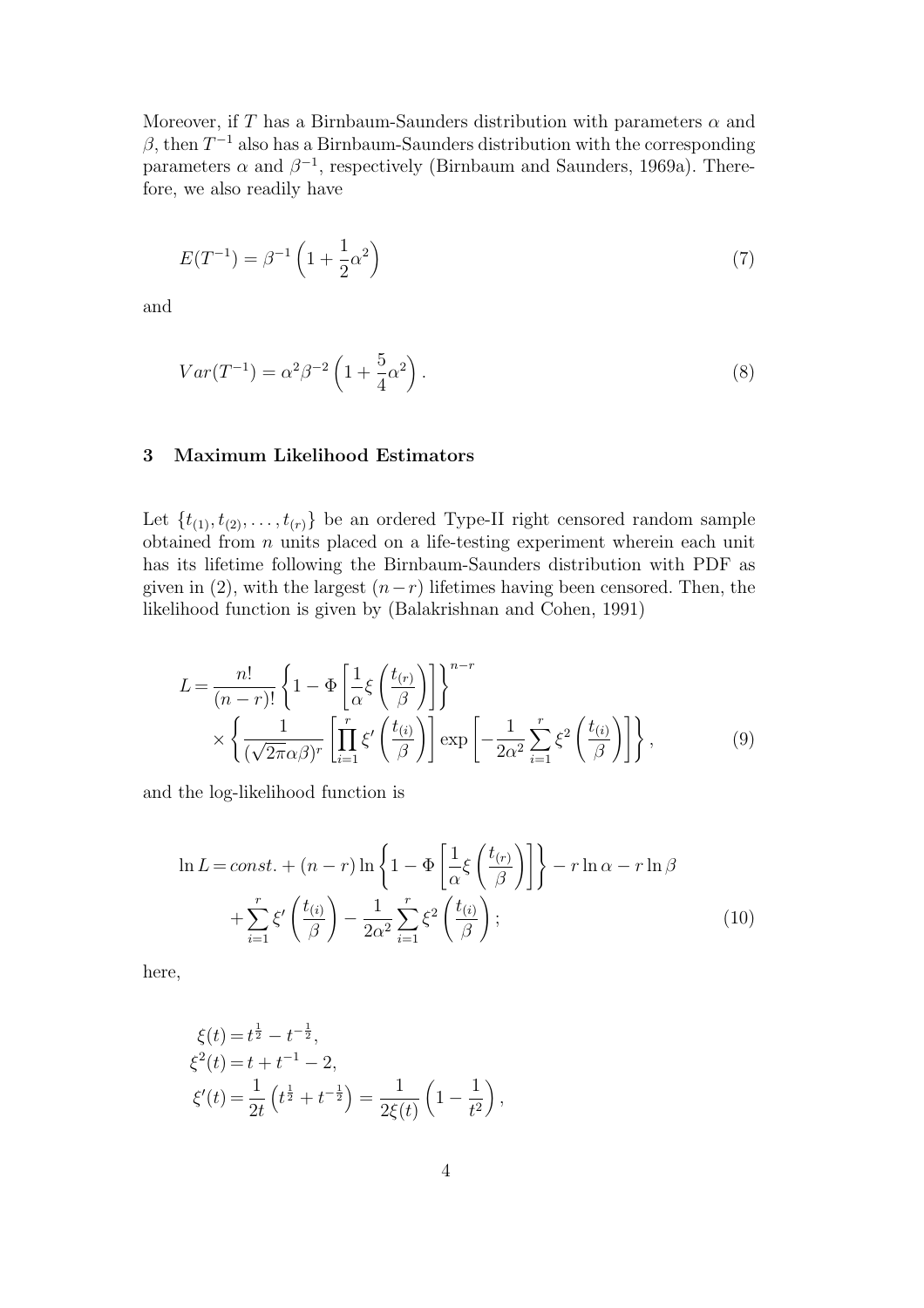$$
\frac{t\xi''(t)}{\xi'(t)} = -\frac{1}{2} - \frac{1}{t+1}.
$$

For notational convenience, let us denote

$$
t_{(i)}^* = \frac{t_{(i)}}{\beta}
$$

and the hazard function of the standard normal distribution as

$$
H(x) = \frac{\phi(x)}{1 - \Phi(x)}.
$$

Then, we find from (10)

$$
-\frac{\alpha^3}{r}\frac{\partial \ln L}{\partial \alpha} = -\frac{\alpha(n-r)}{r}H\left[\frac{1}{\alpha}\xi\left(t_{(r)}^*\right)\right]\xi\left(t_{(r)}^*\right) + \alpha^2 - \frac{1}{r}\sum_{i=1}^r\xi^2\left(t_{(i)}^*\right), (11)
$$

$$
-\frac{\alpha^2\beta}{r}\frac{\partial \ln L}{\partial \beta} = -\frac{\alpha(n-r)}{r}H\left[\frac{1}{\alpha}\xi\left(t_{(r)}^*\right)\right]t_{(r)}^*\xi'\left(t_{(r)}^*\right) + \alpha^2
$$

$$
+\frac{\alpha^2}{r}\sum_{i=1}^r\frac{t_{(i)}^*\xi''\left(t_{(i)}^*\right)}{\xi'\left(t_{(i)}^*\right)} - \frac{1}{r}\sum_{i=1}^r t_{(i)}^*\xi\left(t_{(i)}^*\right)\xi'\left(t_{(i)}^*\right). \tag{12}
$$

By equating (11) and (12) to zero, we obtain the likelihood equations as

$$
\alpha^2 - g(\alpha, \beta)h_1(\beta) + h_2(\beta) = 0,\t(13)
$$

$$
\alpha^2 - g(\alpha, \beta)h_3(\beta) + h_4(\beta) = 0,\t(14)
$$

where

$$
g(\alpha, \beta) = \frac{\alpha(n-r)}{r} H\left[\frac{1}{\alpha} \xi(t_{(r)}^{*})\right],
$$
  
\n
$$
h_1(\beta) = \xi(t_{(r)}^{*}),
$$
  
\n
$$
h_2(\beta) = -\frac{1}{r} \sum_{i=1}^{r} \xi^2(t_{(i)}^{*}),
$$
  
\n
$$
h_3(\beta) = \left[1 + \sum_{i=1}^{r} \frac{t_{(i)}^{*} \xi''(t_{(i)}^{*})}{\xi'(t_{(i)}^{*})}\right]^{-1} t_{(r)}^{*} \xi'(t_{(r)}^{*}),
$$
  
\n
$$
h_4(\beta) = \left[1 + \sum_{i=1}^{r} \frac{t_{(i)}^{*} \xi''(t_{(i)}^{*})}{\xi'(t_{(i)}^{*})}\right]^{-1} \left[-\frac{1}{r} \sum_{i=1}^{r} t_{(i)}^{*} \xi(t_{(i)}^{*}) \xi'(t_{(i)}^{*})\right].
$$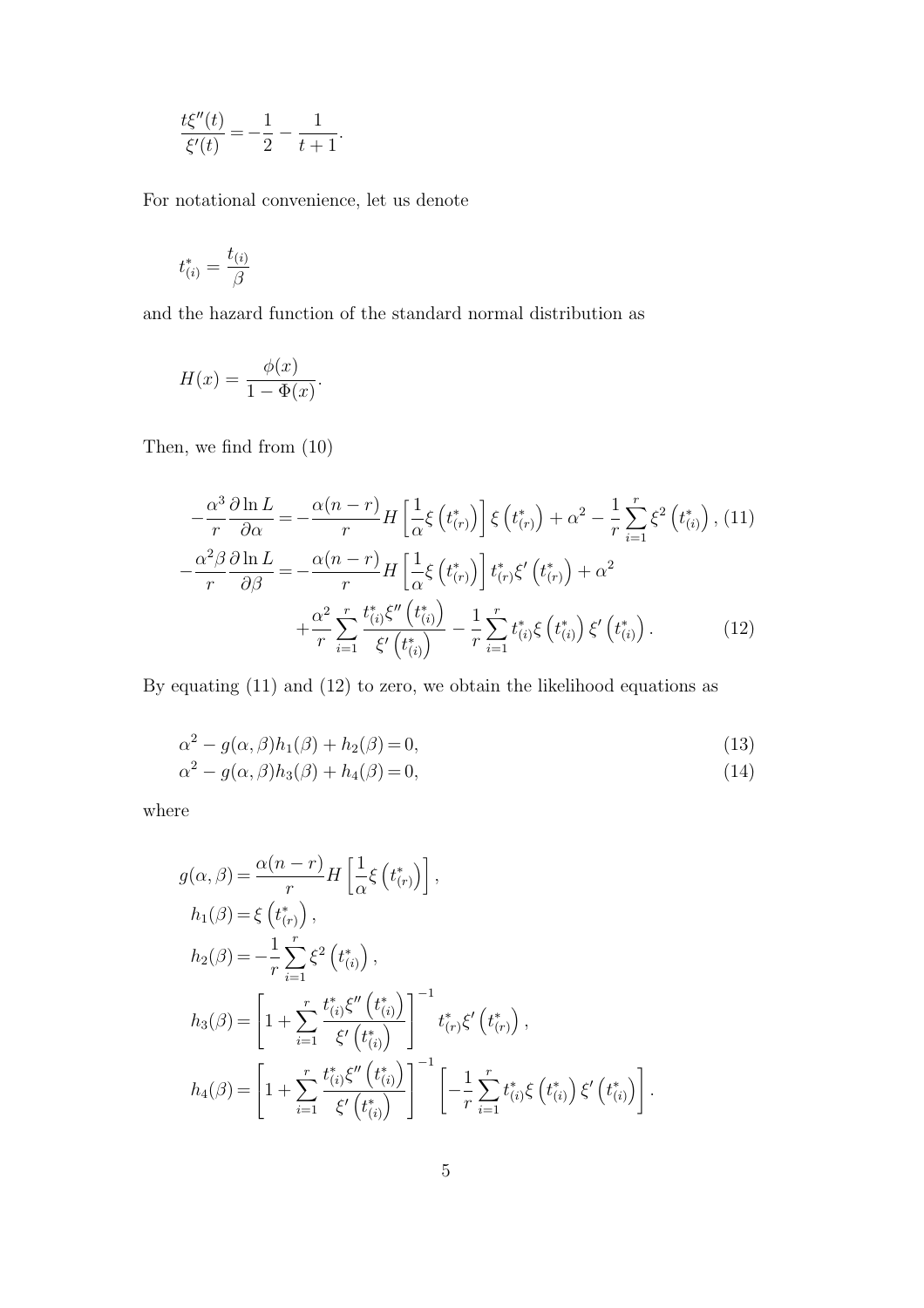From (13) and (14),  $\alpha$  can be written as a pure function of  $\beta$  as

$$
\alpha^2 = \frac{h_2(\beta)h_3(\beta) - h_1(\beta)h_4(\beta)}{h_1(\beta) - h_3(\beta)} \ \ ( = \varphi^2(\beta), \text{ say}). \tag{15}
$$

Let

$$
u^* = \frac{1}{r} \sum_{i=1}^r t_{(i)}^*,
$$
  
\n
$$
v^* = \left[\frac{1}{r} \sum_{i=1}^r t_{(i)}^{*} \right]^{-1},
$$
  
\n
$$
K^*(\beta) = \left[\frac{1}{r} \sum_{i=1}^r (1 + t_{(i)}^*)^{-1}\right]^{-1},
$$
  
\n
$$
K'^*(\beta) = [K^*(\beta)]^2 \left[\frac{1}{r} \sum_{i=1}^r (1 + t_{(i)}^*)^{-2}\right];
$$

then (12) can be rewritten as

$$
Q(\beta) = \varphi^2(\beta) \left[ \frac{1}{2} - \frac{1}{K^*(\beta)} \right] - \frac{u^*}{2} + \frac{1}{2v^*}
$$

$$
-\frac{\varphi(\beta)(n-r)}{r} H\left[ \frac{1}{\varphi(\beta)} \xi \left( t^*_{(r)} \right) \right] t^*_{(r)} \xi' \left( t^*_{(r)} \right). \tag{16}
$$

The maximum likelihood estimate of  $\beta$  is the solution of  $Q(\beta) = 0$ . Since  $Q(\beta) = 0$  is a non-linear equation, one needs to use a numerical procedure to solve for  $\beta$ . Once we have the maximum likelihood estimate  $\hat{\beta}$  of  $\beta$ , the maximum likelihood estimate  $\hat{\alpha}$  of  $\alpha$  can be obtained as the positive square root of the right-hand side of (15).

In order to construct confidence intervals for  $\alpha$  and  $\beta$  using the MLE's, we need the variance-covariance matrix of the MLE's. We define

$$
Q'(\beta) = \frac{1}{\beta} \left\{ -\varphi^2(\beta) \left[ \frac{1}{K^*(\beta)} - \frac{1}{r} \sum_{i=1}^r (1 + t_{(i)}^*)^{-2} \right] + \frac{u^*}{2} + \frac{1}{2v^*} + \frac{\varphi(\beta)(n-r)}{r} t_{(r)}^* \left[ H \left[ \frac{1}{\varphi(\beta)} \xi \left( t_{(r)}^* \right) \right] \left[ t_{(r)}^* \xi'' \left( t_{(r)}^* \right) + \xi' \left( t_{(r)}^* \right) \right] + \frac{t_{(r)}^*}{\varphi(\beta)} \left[ \xi' \left( t_{(r)}^* \right) \right]^2 H' \left[ \frac{1}{\varphi(\beta)} \xi \left( t_{(r)}^* \right) \right] \right] \right\}
$$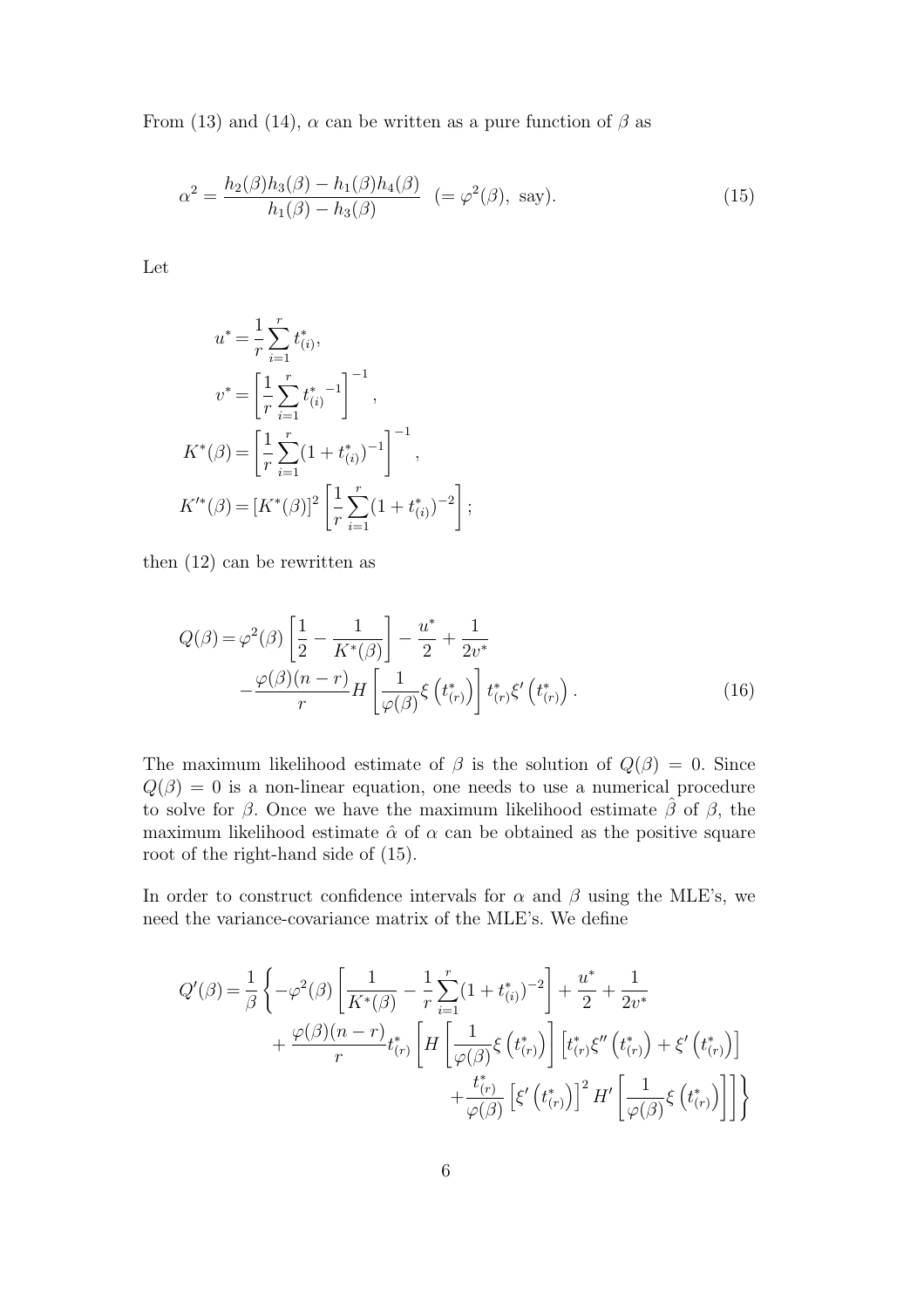$$
=\frac{1}{\beta}A_{31} \text{ (say)},
$$

where  $H'(x) = -xH(x) + H^2(x)$ . For the observed information matrix for  $\alpha$ and  $\beta$ , we find

$$
-\frac{\partial^2 \ln L}{\partial \alpha^2} = \frac{(n-r)}{\alpha^4} \xi \left( t_{(r)}^* \right) \left\{ 2\alpha H \left[ \frac{1}{\alpha} \xi \left( t_{(r)}^* \right) \right] + \xi \left( t_{(r)}^* \right) H' \left[ \frac{1}{\alpha} \xi \left( t_{(r)}^* \right) \right] \right\}
$$

$$
-\frac{r}{\alpha^2} + \frac{3}{\alpha^4} \sum_{i=1}^r \xi^2 \left( t_{(r)}^* \right) = A_1,
$$

$$
-\frac{\partial^2 \ln L}{\partial \alpha \partial \beta} = \frac{1}{\alpha^3 \beta} \left\{ (n-r) \left[ \alpha t_{(r)}^* \xi' \left( t_{(r)}^* \right) H \left[ \frac{1}{\alpha} \xi \left( t_{(r)}^* \right) \right] \right. \right.
$$

$$
+ t_{(r)}^* \xi \left( t_{(r)}^* \right) \xi' \left( t_{(r)}^* \right) H' \left[ \frac{1}{\alpha} \xi \left( t_{(r)}^* \right) \right] \right]
$$

$$
+ 2 \sum_{i=1}^r t_{(i)}^* \xi \left( t_{(i)}^* \right) \xi' \left( t_{(i)}^* \right) \right\} = \frac{1}{\beta} A_2,
$$

$$
-\frac{\partial^2 \ln L}{\partial \beta^2} = \frac{r}{(\alpha \beta)^2} [Q(\beta) + A_{31}] = \frac{1}{\beta^2} A_3.
$$

Then the observed information matrix is given by

$$
\begin{pmatrix} I_{11} & I_{12} \\ I_{21} & I_{22} \end{pmatrix} = \begin{pmatrix} A_1 & \frac{1}{\beta}A_2 \\ \frac{1}{\beta}A_2 & \frac{1}{\beta^2}A_3 \end{pmatrix},
$$

so that the variance-covariance matrix may be approximated as

$$
\mathbf{V} = \begin{pmatrix} V_{11} & V_{12} \\ V_{21} & V_{22} \end{pmatrix} = \begin{pmatrix} A_1 & \frac{1}{\beta}A_2 \\ \frac{1}{\beta}A_2 & \frac{1}{\beta^2}A_3 \end{pmatrix}^{-1} = \frac{\beta^2}{A_1A_3 - A_2^2} \begin{pmatrix} \frac{1}{\beta^2}A_3 & -\frac{1}{\beta}A_2 \\ -\frac{1}{\beta}A_2 & A_1 \end{pmatrix}.
$$

The asymptotic joint distribution of  $\hat{\alpha}$  and  $\hat{\beta}$  is then approximately bivariate normal, and is given by

$$
\left(\begin{array}{c}\n\hat{\alpha} \\
\hat{\beta}\n\end{array}\right) \stackrel{appr.}{\sim} N\left[\n\left(\begin{array}{c}\n\alpha \\
\beta\n\end{array}\right),\n\left(\begin{array}{c}\nV_{11} & V_{12} \\
V_{12} & V_{22}\n\end{array}\right)\n\right].
$$
\n(17)

Since V involves the parameters  $\alpha$  and  $\beta$ , we replace the parameters by the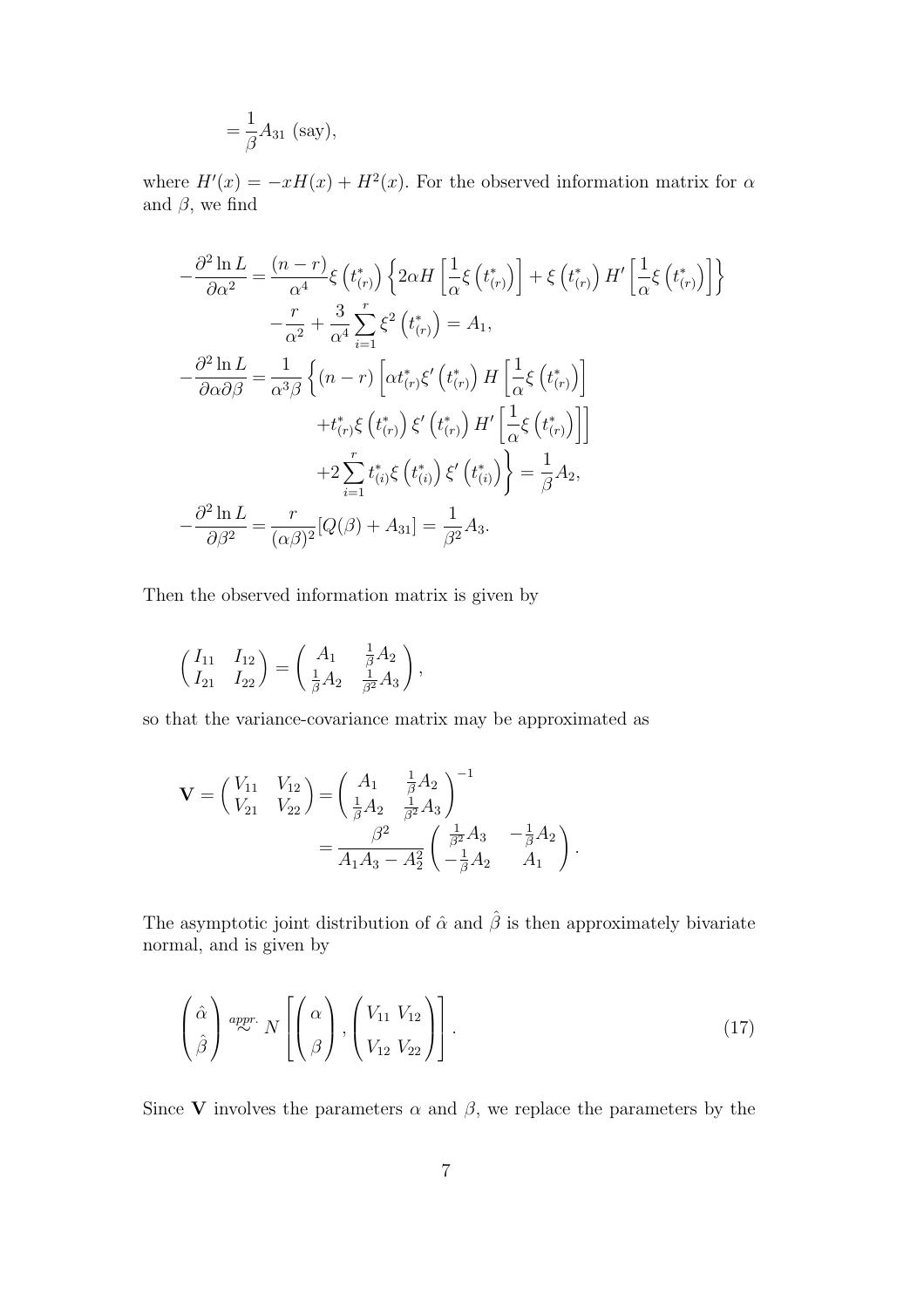corresponding MLE's in order to obtain an estimate of  $V$ , which is denoted by

$$
\hat{\mathbf{V}} = \begin{pmatrix} \hat{V}_{11} & \hat{V}_{12} \\ \hat{V}_{12} & \hat{V}_{22} \end{pmatrix} = \frac{\hat{\beta}^2}{\hat{A}_1 \hat{A}_3 - \hat{A}_2^2} \begin{pmatrix} \frac{1}{\hat{\beta}^2} \hat{A}_3 & -\frac{1}{\hat{\beta}} \hat{A}_2 \\ -\frac{1}{\hat{\beta}} \hat{A}_2 & \hat{A}_1 \end{pmatrix}.
$$

By using (17), approximate  $100(1 - \gamma)\%$  confidence intervals for  $\alpha$  and  $\beta$  are determined as

$$
\left[\hat{\alpha} - z_{\gamma/2}\sqrt{\hat{V}_{11}}, \hat{\alpha} + z_{\gamma/2}\sqrt{\hat{V}_{11}}\right],
$$

and

$$
\left[\hat{\beta}\left(z_{\gamma/2}\sqrt{\frac{\hat{A}_1}{\hat{A}_1\hat{A}_3-\hat{A}_2^2}}+1\right)^{-1},\hat{\beta}\left(z_{1-\gamma/2}\sqrt{\frac{\hat{A}_1}{\hat{A}_1\hat{A}_3-\hat{A}_2^2}}+1\right)^{-1}\right],\qquad(18)
$$

where  $z_p$  is the upper p-th percentile of the standard normal distribution.

#### 4 Bias-corrected Estimators

In general, the maximum likelihood estimator of  $\alpha$  is biased, especially when the sample sizes are small or when the data is censored. In this section, we provide a simple bias-corrected estimator of  $\alpha$  by using a regression curve fitted to the bias of the MLE of  $\alpha$  based on Monte Carlo simulations. This technique is discussed and used by Hirose (1999) to obtain a simple bias correction formula for the maximum likelihood estimators of a two-parameter Weibull distribution.

Based on the results of an extensive Monte Carlo simulation study and inspecting the pattern of the bias of the MLE of  $\alpha$ , we observed that

$$
Bias(\hat{\alpha}) \approx -\frac{\alpha}{n} \left[ 1 + 2.5 \left( 1 - \frac{r}{n} \right) \right].
$$

Then, by employing a standard bias-reduction method, we can simply construct an almost unbiased maximum likelihood estimator (UMLE, denoted by  $\hat{\alpha}^*$ ) of  $\alpha$ . The bias-corrected estimator thus obtained is given by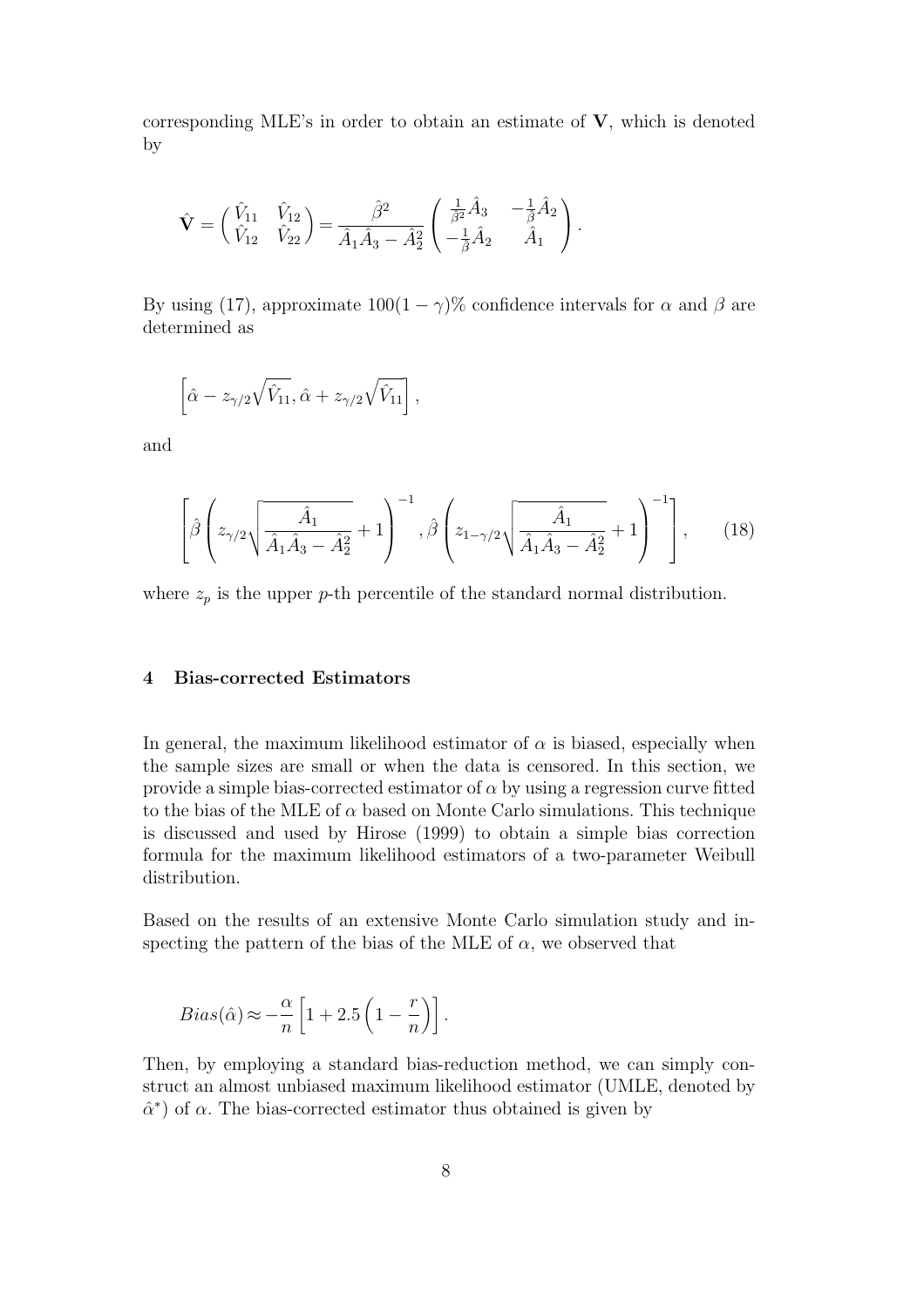$$
\hat{\alpha}^* = \hat{\alpha} \left\{ 1 - \frac{1}{n} \left[ 1 + 2.5 \left( 1 - \frac{r}{n} \right) \right] \right\}^{-1}.
$$
\n(19)

From the distributional results presented in (17), we then readily have the asymptotic joint distribution of  $\hat{\alpha}^*$  and  $\hat{\beta}$  to be bivariate normal and is given by

$$
\left(\begin{array}{c}\n\hat{\alpha}^* \\
\hat{\beta}\n\end{array}\right)^{appr.} N \left[\n\left(\begin{array}{c}\n\alpha \\
\beta\n\end{array}\right), \Sigma\right],
$$
\n(20)

where

$$
\Sigma = \left( \left\{ 1 - \frac{1}{n} \left[ 1 + 2.5 \left( 1 - \frac{r}{n} \right) \right] \right\}^{-2} V_{11} \left\{ 1 - \frac{1}{n} \left[ 1 + 2.5 \left( 1 - \frac{r}{n} \right) \right] \right\}^{-1} V_{12} \right) \cdot \left[ \left\{ 1 - \frac{1}{n} \left[ 1 + 2.5 \left( 1 - \frac{r}{n} \right) \right] \right\}^{-1} V_{12} \right) \cdot V_{22}
$$

Remark: Though the results presented here are for right-censored samples, they are also useful when the observed sample is Type-II left-censored. This is due to the fact that if  $t_{(n-r+1)}, t_{(n-r+2)}, \ldots, t_{(n)}$  is a left-censored sample from Birnbaum-Saunders distribution with parameters  $\alpha$  and  $\beta$ , then  $t_1^* = \frac{1}{t \alpha}$  $\frac{1}{t_{(n)}},$  $t_2^* = \frac{1}{t_{(n-1)}}$  $\frac{1}{t_{(n-1)}},\; \ldots,\; t_r^* \:=\: \frac{1}{t_{(n-r)}}$  $\frac{1}{t_{(n-r+1)}}$  form a right-censored sample from Birnbaum-Saunders distribution with parameters  $\alpha$  and  $\frac{1}{\beta}$ .

#### 5 Monte-Carlo EM-Algorithm

The Type-II right censored data can be viewed as an incomplete data problem, and consequently the EM-algorithm is applicable to determine the maximum likelihood estimators of the parameters. First of all, denote the observed and censored data by  $T = (T_{(1)}, T_{(2)}, \ldots, T_{(r)})$  and  $Y = (Y_1, Y_2, \ldots, Y_{n-r})$ , respectively. The censored data vector  $\bf{Y}$  can be thought of as the missing data. Combine  $T$  and  $Y$  to form  $X$  which is the complete data set. In order to facilitate the EM-algorithm, the conditional distribution of  $\mathbf{Y}$ , conditional on  $\mathbf{T}$  and the current guess of the parameters, needs to be determined. Due to the Markovian property of order statistics, the conditional density of  $Y_j$ ,  $j = 1, 2, ..., n-r$ , conditioned on  $T_{(1)} = t_{(1)}, \ldots, T_{(r)} = t_{(r)}$ , is (see Arnold et al., 1992 and David and Nagaraja, 2003)

$$
f_{Y|T}(y_j | T_{(1)} = t_{(1)}, T_{(2)} = t_{(2)}, T_{(r)} = t_{(r)})
$$
  
=  $f_{Y|T}(y_j | T_{(r)} = t_{(r)}) = \frac{f_T(y_j)}{[1 - F_T(t_{(r)})]}, \qquad y_j > t_{(r)};$  (21)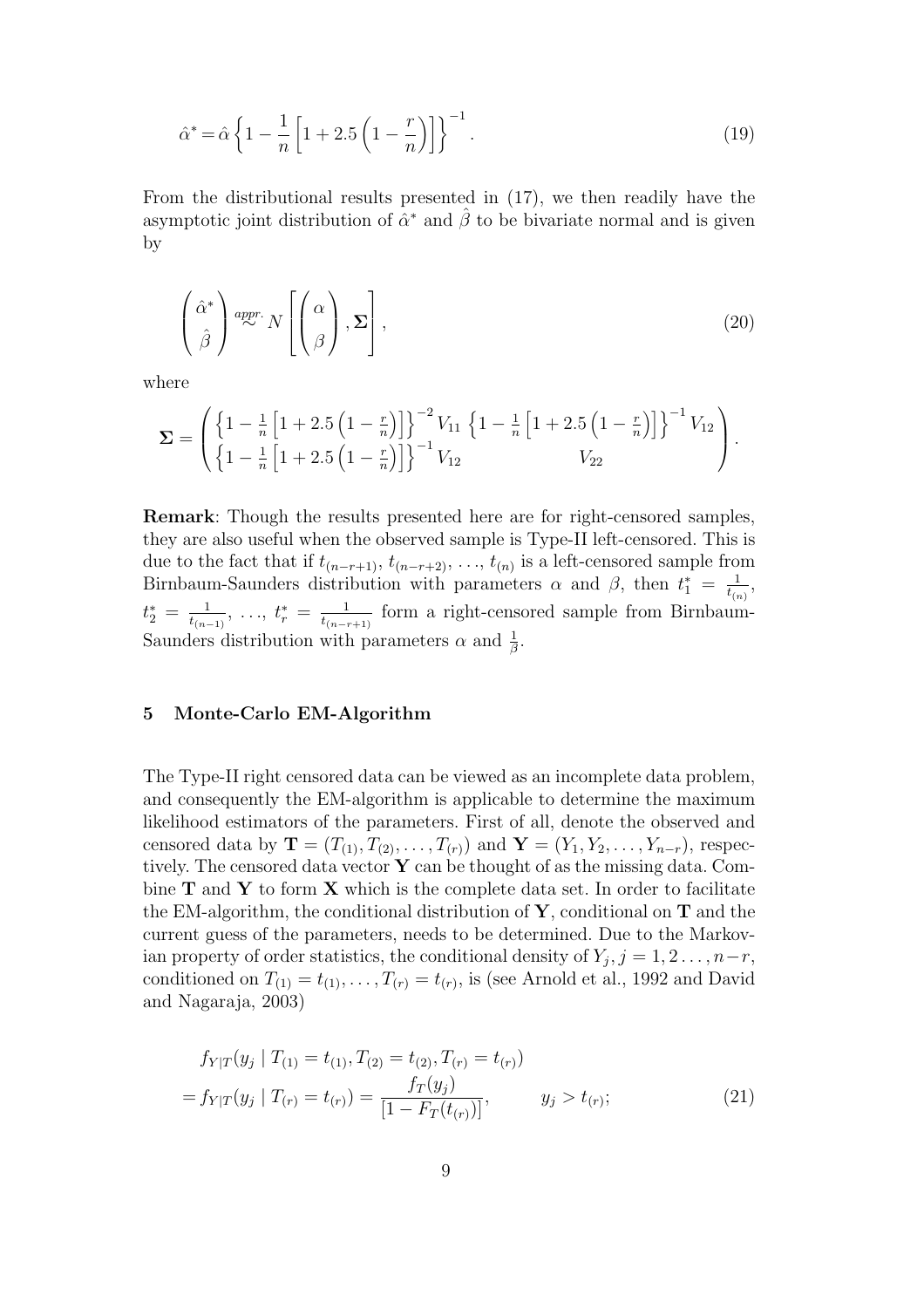in other words, given  $T(r) = t(r)$ , Y forms a random sample from the lefttruncated Birnbaum-Saunders distribution, and hence the expectations of functions of  $Y$  can be derived.

Let

$$
s = \frac{1}{n} \sum_{i=1}^{n} x_i, \qquad r = \left[ \frac{1}{n} \sum_{i=1}^{n} x_i^{-1} \right]^{-1},
$$
  

$$
K(\beta) = \left[ \frac{1}{n} \sum_{i=1}^{n} (\beta + x_i)^{-1} \right]^{-1} \qquad \text{for } \beta \ge 0,
$$

and

$$
K'(\beta) = [K(\beta)]^2 \left[ \frac{1}{n} \sum_{i=1}^n (\beta + x_i)^{-1} \right]^{-2} \quad \text{for } \beta \ge 0.
$$

For the complete sample case, the maximum likelihood estimate of  $\beta$  can be obtained as the unique positive root of the equation (see Birnbaum and Saunders, 1969b and Engelhardt et al., 1981)

$$
g(\beta) = \beta^2 - \beta[2v + K(\beta)] + v[u + K(\beta)] = 0.
$$
 (22)

Once  $\hat{\beta}$  is obtained as a solution of (22), the MLE of  $\alpha$  can be obtained explicitly as

$$
\hat{\alpha} = \left[\frac{u}{\hat{\beta}} + \frac{\hat{\beta}}{v} - 2\right]^{\frac{1}{2}}.
$$

If Newton-Raphson method is instead used to solve (22), we would require

$$
g'(\beta) = 2\beta_{(h)} - 2\hat{v}_{(h)} + (\hat{v}_{(h)} - \beta_{(h)})\hat{K}'(\beta_{(h)}) - \hat{K}(\beta_{(h)}).
$$

E-step

In the  $(h+1)$ -th iteration, we need

$$
E_1 = E\left[Y | t_{(r)}, \alpha_{(h)}, \beta_{(h)}\right],
$$
  
\n
$$
E_2 = E\left[\frac{1}{Y} | t_{(r)}, \alpha_{(h)}, \beta_{(h)}\right],
$$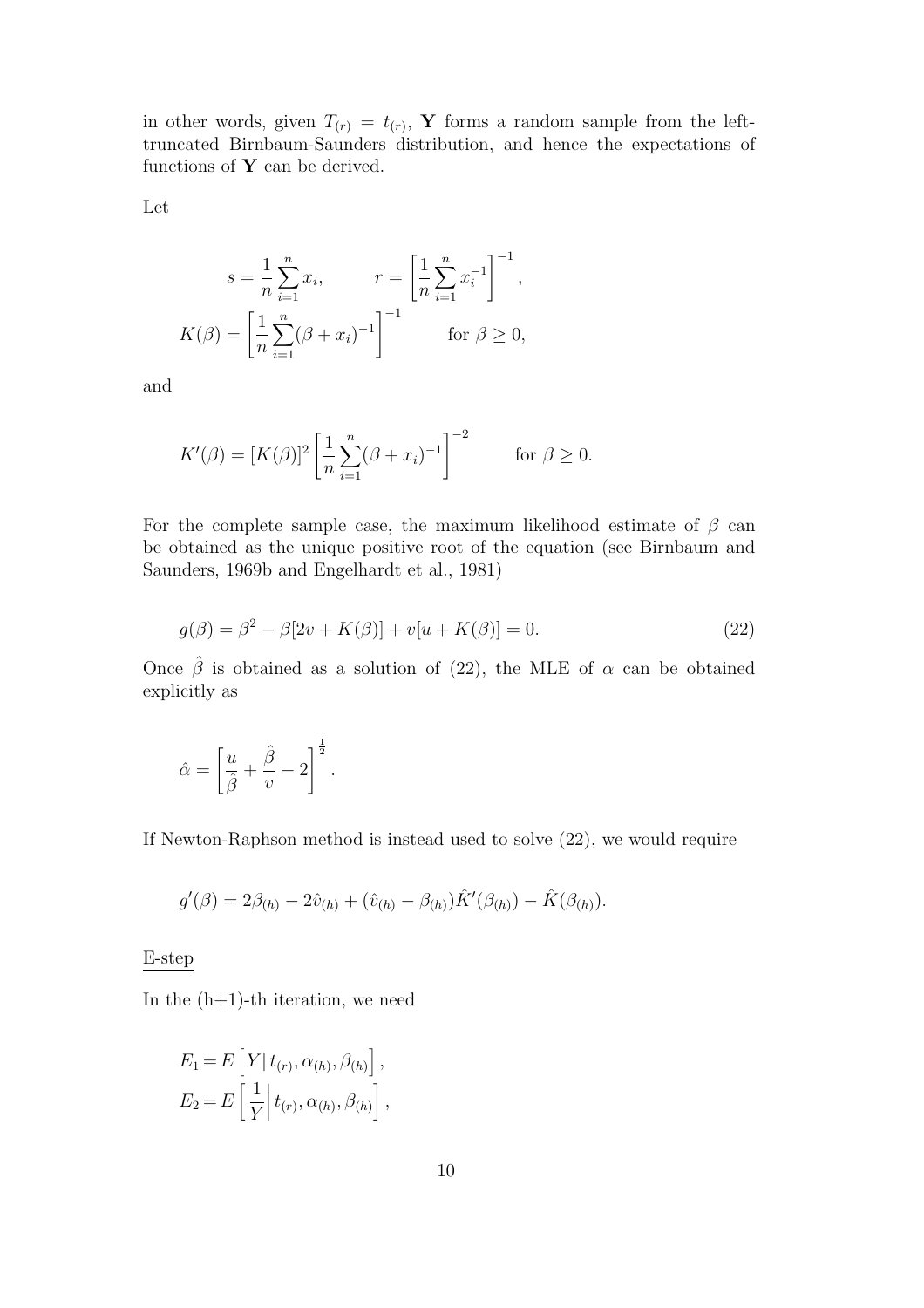$$
E_3 = E\left[\frac{1}{(\beta_{(h)} + Y)} \middle| t_{(r)}, \alpha_{(h)}, \beta_{(h)} \right],
$$
  
\n
$$
E_4 = E\left[\frac{1}{(\beta_{(h)} + Y)^2} \middle| t_{(r)}, \alpha_{(h)}, \beta_{(h)} \right],
$$

which can be estimated as follows using the Monte Carlo method:

1. Simulate l random variates from the left-truncated Birnbaum-Saunders distribution with parameters  $\alpha = \alpha_{(h)}$  and  $\beta = \beta_{(h)}$  and truncation point at  $t_{(r)}$ , and denote them by  $Y_1, Y_2, \ldots, Y_l$ .

2. Compute the average values of the required functions as estimates of these functions

$$
\hat{E}_1 = \frac{1}{l} \sum_{i=1}^l Y_i, \quad \hat{E}_2 = \frac{1}{l} \sum_{i=1}^l \frac{1}{Y_i},
$$
\n
$$
\hat{E}_3 = \frac{1}{l} \sum_{i=1}^l \frac{1}{(\beta_{(h)} + Y_i)}, \quad \hat{E}_4 = \frac{1}{l} \sum_{i=1}^l \frac{1}{(\beta_{(h)} + Y_i)^2}.
$$

3. Compute

$$
\hat{u}_{(h)} = \frac{1}{n} \left[ \sum_{i=1}^{r} t_i + (n-r) \hat{E}_1 \right],
$$
  

$$
\hat{v}_{(h)} = \left\{ \frac{1}{n} \left[ \sum_{i=1}^{r} t_i^{-1} + (n-r) \hat{E}_2 \right] \right\}^{-1},
$$
  

$$
\hat{K}(\beta_{(h)}) = \left\{ \frac{1}{n} \left[ \sum_{i=1}^{r} (\beta_{(h)} + t_i)^{-1} + (n-r) \hat{E}_3 \right] \right\}^{-1},
$$
  

$$
\hat{K}'(\beta_{(h)}) = \frac{\left[ \hat{K}(\beta_{(h)}) \right]^2}{n} \left[ \sum_{i=1}^{r} (\beta_{(h)} + t_i)^{-2} + (n-r) \hat{E}_4 \right].
$$

### M-step

In the (h+1)-th iteration,  $\beta_{(h+1)}$  can be obtained as the unique positive root of the equation [see Eq. (22)]

$$
g(\beta) = \beta^2 - \beta[2\hat{v}_{(h)} + K(\beta)] + \hat{v}_{(h)}[\hat{u}_{(h)} + K(\beta)] = 0.
$$
 (23)

Once  $\beta_{(h+1)}$  is obtained,  $\alpha_{(h+1)}$  can be obtained explicitly as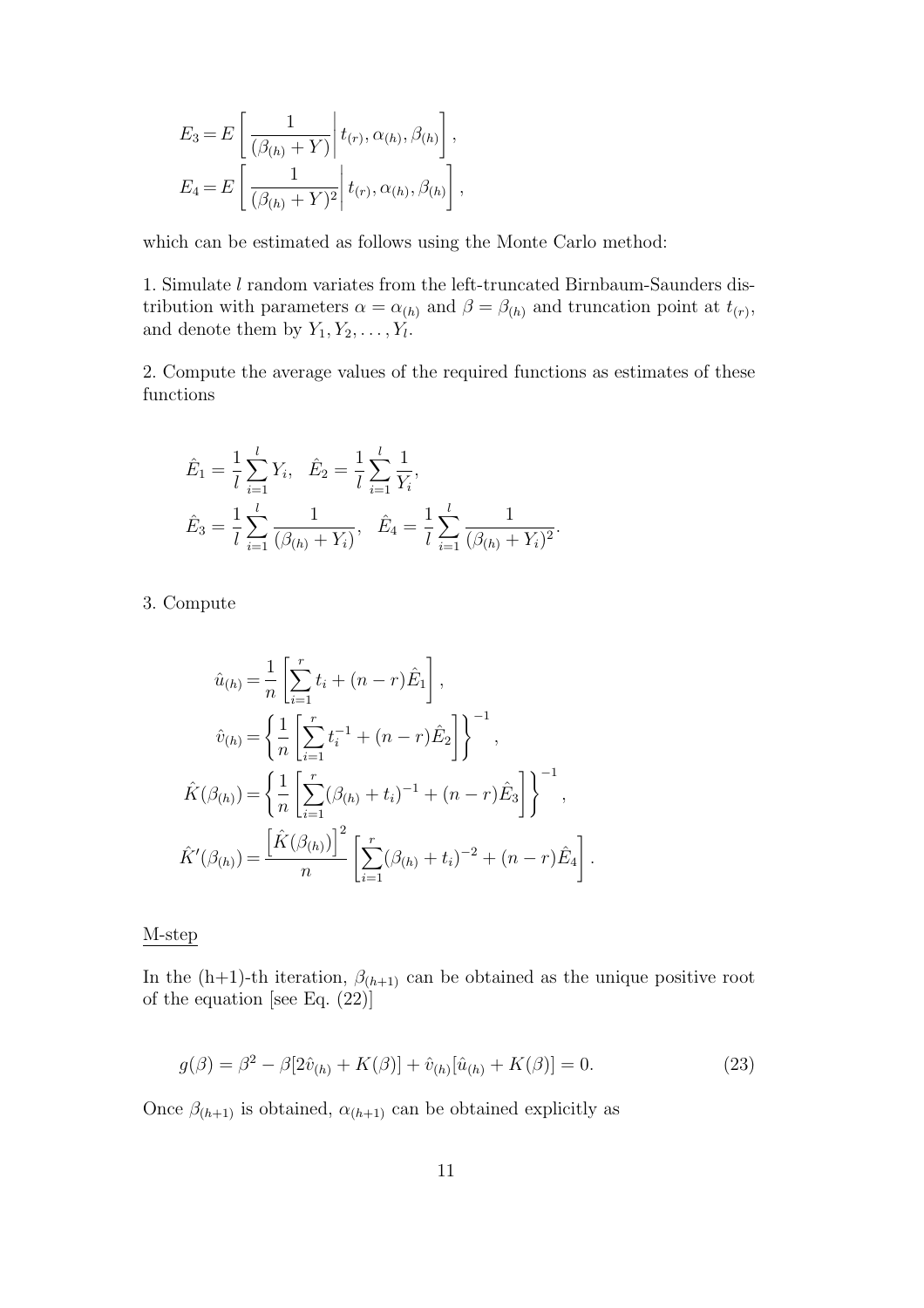$$
\alpha_{(h+1)} = \left[\frac{\hat{u}_{(h)}}{\beta_{(h+1)}} + \frac{\beta_{(h+1)}}{\hat{v}_{(h)}} - 2\right]^{\frac{1}{2}}.
$$

If Newton-Raphson method is instead used to solve Eq. (22), we would require

$$
g'(\beta) = 2\beta - 2v + (v - \beta)K'(\beta) - K(\beta).
$$

Birnbaum and Saunders (1969b) showed that the maximum likelihood estimates are equivalent to the modified moment estimates under certain conditions, in the case of complete samples. Therefore, instead of solving Eq. (23) by a numerical procedure, we can obtain the estimates for  $\alpha$  and  $\beta$  (using the modified moment estimates) in the M-step as

$$
\alpha_{(h+1)} = \left\{ 2 \left[ \left( \frac{\hat{u}_{(h)}}{\hat{v}_{(h)}} \right)^{\frac{1}{2}} - 1 \right] \right\}^{\frac{1}{2}},
$$
  

$$
\beta_{(h+1)} = \left( \hat{u}_{(h)} \hat{v}_{(h)} \right)^{\frac{1}{2}}.
$$

The EM iterations are repeated for  $I = 3000$  times and the burn-in period is taken as  $J = 800$ , with the final estimates of  $\alpha$  and  $\beta$  taken as

$$
\hat{\alpha} = \frac{1}{I - J} \sum_{i=J+1}^{I} \alpha_{(i)},
$$

$$
\hat{\beta} = \frac{1}{I - J} \sum_{i=J+1}^{I} \beta_{(i)}.
$$

## 6 Monte Carlo Simulation Results

In order to compare the performance of all the above estimators, we performed a simulation study for different sample sizes and different parameter values with varying degrees of censoring. We took the sample size as  $n = 20, 30,$ 50, the shape parameter as  $\alpha = .10, .30, .50, 1.00, 2.00,$  and the degree of censoring as  $0(10)60\%$ . The scale parameter  $\beta$  was kept fixed at 1.0, without loss of any generality. All the results were based on 10,000 Monte Carlo runs.

In Tables 1-3, we have presented the average values, standard errors and covariances of the estimates  $\hat{\alpha}$ ,  $\hat{\alpha}^*$  and  $\hat{\beta}$ . From these tables, we readily observe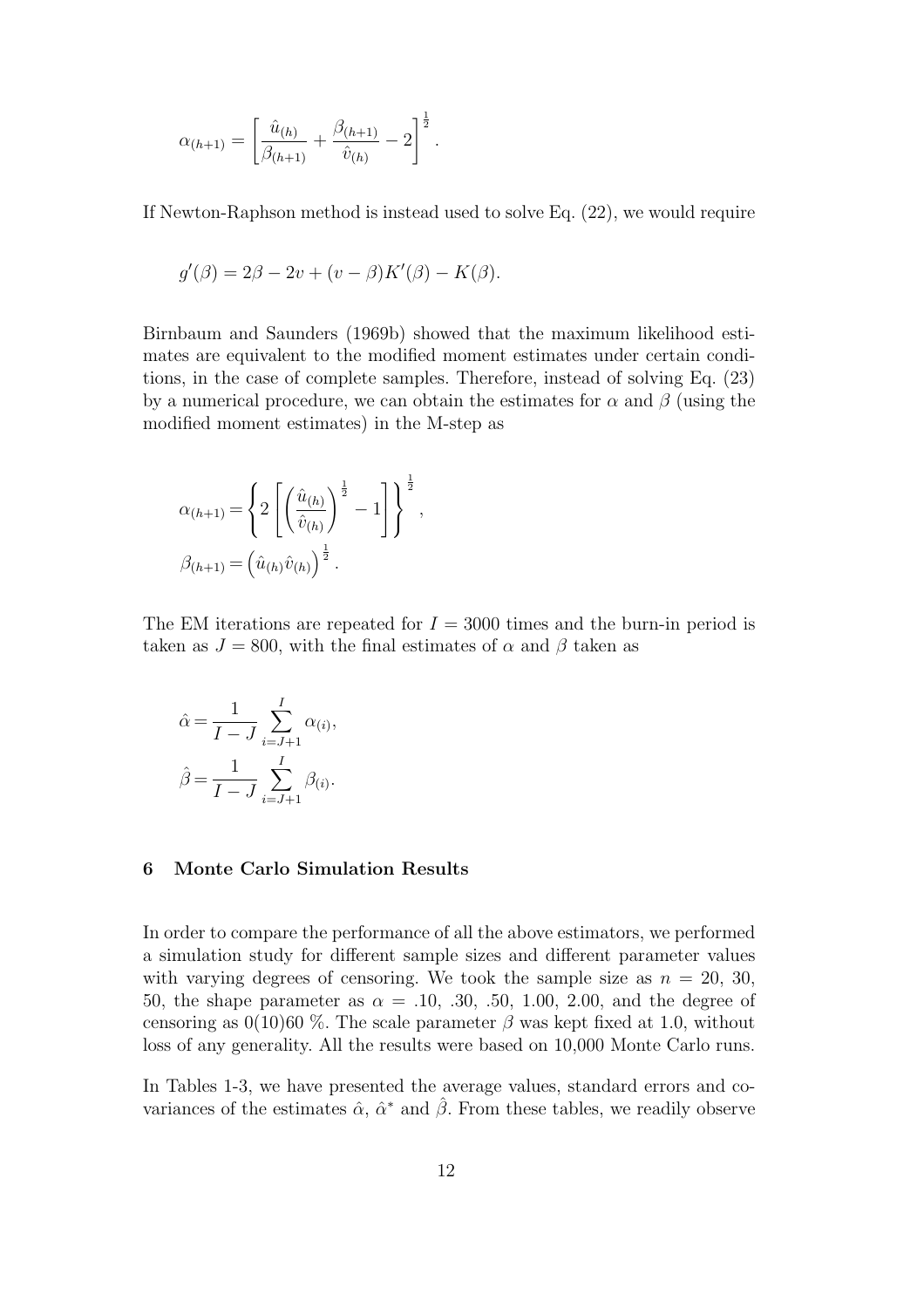that while the bias of  $\hat{\alpha}$  increases as the degree of censoring increases for all sample sizes considered, the simple bias-corrected estimator  $\hat{\alpha}^*$  remains almost unbiased in all cases. The unbiasedness of  $\hat{\alpha}^*$  comes with a slightly larger standard deviation than that of  $\hat{\alpha}$ . Also, the estimator  $\hat{\beta}$  is almost unbiased in all cases considered.

In Tables 4 and 5, we have presented the probability coverages of 90% and 95% confidence intervals for  $\alpha$  and  $\beta$  based on MLE's as well as UMLE's. From these tables, we note that the probability coverages of confidence intervals based on MLE's become considerably smaller than the nominal levels particularly when the degree of censoring increases; however, the probability coverages of confidence intervals based on UMLE's remain close to the nominal levels.

## 7 Illustrative Examples

Practical application of the inferential methods discussed in the preceding sections is illustrated here with two examples, with one involving a large sample and the other with a small sample.

#### 7.1 Example 1

The data set is given by Birnbaum and Saunders (1969b) on the fatigue life of 6061-T6 aluminum coupons cut parallel to the direction of rolling and oscillated at 18 cycles per second. The data set consists of 101 observations with maximum stress per cycle 31000 psi. The data are presented in Table 6.

|  |  |  |  | 70 90 96 97 99 100 103 104 104 105 107 108 108 108 109      |  |  |  |
|--|--|--|--|-------------------------------------------------------------|--|--|--|
|  |  |  |  | 109 112 112 113 114 114 114 116 119 120 120 120 121 121 123 |  |  |  |
|  |  |  |  | 124 124 124 124 124 128 128 129 129 130 130 130 131 131 131 |  |  |  |
|  |  |  |  | 131 131 132 132 132 133 134 134 134 134 134 136 136 137 138 |  |  |  |
|  |  |  |  |                                                             |  |  |  |
|  |  |  |  | 146 148 148 149 151 151 152 155 156 157 157 157 157 158 159 |  |  |  |
|  |  |  |  | 162 163 163 164 166 166 168 170 174 196 212                 |  |  |  |

Table 6. Fatigue lifetime data presented by Birnbaum and Saunders (1969b)

Under different censoring proportions, the point estimates of  $\alpha$  and  $\beta$  obtained by Newton-Raphson method and the Monte Carlo EM-algorithm (using MLE's and MME's) are summarized in Table 7. From (17), the asymptotic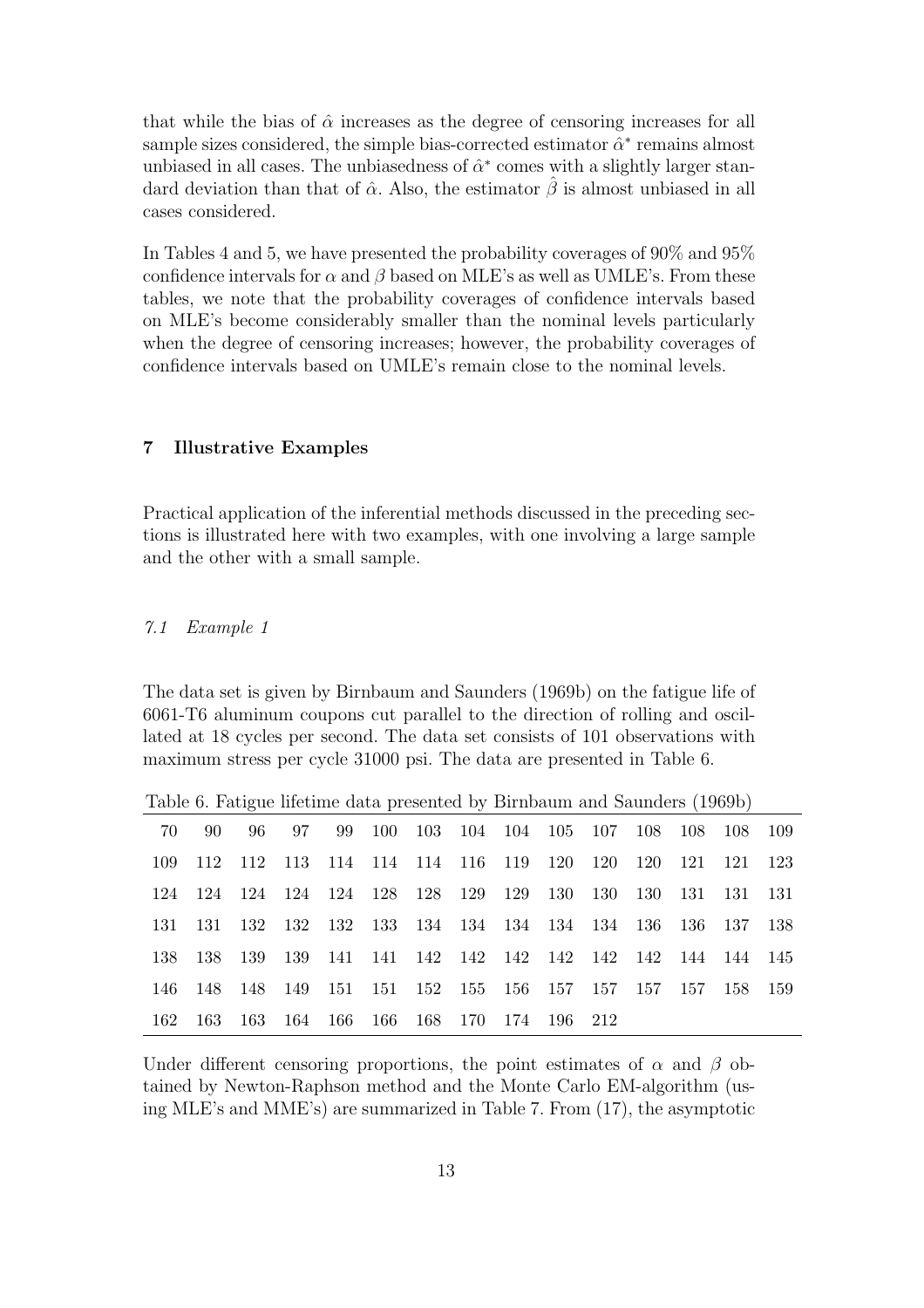variances of the estimators can be obtained, and also the asymptotic confidence intervals for  $\alpha$  and  $\beta$  based on the MLE's can be readily constructed using (18). The results so obtained are presented in Table 8.

|                  |                |                  | Table 7. Point Estimates of $\alpha$ and $\beta$ for Example 1 |                |               |                |          |  |
|------------------|----------------|------------------|----------------------------------------------------------------|----------------|---------------|----------------|----------|--|
|                  |                | Newton-Raphson   |                                                                |                | MCEM (MLE)    | MCEM (MME)     |          |  |
| $\boldsymbol{r}$ | $\hat{\alpha}$ | $\hat{\alpha}^*$ | $\hat{\beta}$                                                  | $\hat{\alpha}$ | $\hat{\beta}$ | $\hat{\alpha}$ | $\beta$  |  |
| 101              | 0.1704         | 0.1721           | 131.8188                                                       | 0.1704         | 131.8188      | 0.1704         | 131.8188 |  |
| 100              | 0.1698         | 0.1716           | 131.7871                                                       | 0.1698         | 131.7876      | 0.1698         | 131.7871 |  |
| 95               | 0.1691         | 0.1710           | 131.7686                                                       | 0.1691         | 131.7691      | 0.1691         | 131.7687 |  |
| 90               | 0.1706         | 0.1728           | 131.8776                                                       | 0.1706         | 131.8781      | 0.1706         | 131.8776 |  |
| 80               | 0.1751         | 0.1777           | 132.2527                                                       | 0.1751         | 132.2531      | 0.1751         | 132.2525 |  |
| 70               | 0.1735         | 0.1766           | 132.1069                                                       | 0.1735         | 132.1074      | 0.1735         | 132.1062 |  |
| 60               | 0.1829         | 0.1866           | 133.2411                                                       | 0.1829         | 133.2416      | 0.1829         | 133.2403 |  |
| 50               | 0.1848         | 0.1891           | 133.5043                                                       | 0.1848         | 133.5051      | 0.1848         | 133.5038 |  |
| 40               | 0.2112         | 0.2165           | 137.5925                                                       | 0.2111         | 137.5921      | 0.2111         | 137.5879 |  |

Table 8. Standard Deviations of Estimates and Confidence Intervals for  $\alpha$ and  $\beta$  for Example 1

|                  |             |        | $\alpha$         |                  |        | $\beta$              |                      |
|------------------|-------------|--------|------------------|------------------|--------|----------------------|----------------------|
| $\boldsymbol{r}$ | Estimator   | S.D.   | 90% C.I.         | 95% C.I.         | S.D.   | 90% C.I.             | 95% C.I.             |
| 101              | MLE         | 0.0120 | (0.1507, 0.1901) | (0.1469, 0.1939) | 2.2267 | (128.2552, 135.5861) | (127.5944, 136.3325) |
|                  | <b>UMLE</b> | 0.0124 | (0.1517, 0.1925) | (0.1478, 0.1964) | 2.2492 | (128.2203, 135.6251) | (127.5532, 136.3796) |
| 100              | MLE         | 0.0120 | (0.1500, 0.1897) | (0.1462, 0.1934) | 2.2203 | (128.2336, 135.5432) | (127.5746, 136.2873) |
|                  | <b>UMLE</b> | 0.0124 | (0.1512, 0.1919) | (0.1473, 0.1958) | 2.2432 | (128.1979, 135.5831) | (127.5325, 136.3354) |
| 95               | MLE         | 0.0125 | (0.1486, 0.1895) | (0.1446, 0.1935) | 2.2213 | (128.2136.135.5265)  | (127.5543, 136.2710) |
|                  | <b>UMLE</b> | 0.0128 | (0.1499, 0.1921) | (0.1459, 0.1961) | 2.2470 | (128.1735, 135.5713) | (127.5071, 136.3250) |
| 90               | MLE         | 0.0131 | (0.1491, 0.1921) | (0.1450, 0.1962) | 2.2596 | (128.2627, 135.7021) | (127.5927, 136.4602) |
|                  | <b>UMLE</b> | 0.0136 | (0.1503, 0.1952) | (0.1460, 0.1995) | 2.2886 | (128.2176, 135.7526) | (127.5396, 136.5210) |
| 80               | MLE         | 0.0145 | (0.1512, 0.1989) | (0.1466, 0.2035) | 2.3763 | (128.4561, 136.2801) | (127.7536, 137.0799) |
|                  | <b>UMLE</b> | 0.0151 | (0.1529, 0.2025) | (0.1482, 0.2073) | 2.4124 | (128.4001, 136.3432) | (127.6876, 137.1560) |
| 70               | <b>MLE</b>  | 0.0156 | (0.1478, 0.1992) | (0.1429, 0.2041) | 2.4435 | (128.2056, 136.2516) | (127.4845, 137.0756) |
|                  | <b>UMLE</b> | 0.0163 | (0.1498, 0.2034) | (0.1446, 0.2086) | 2.4856 | (128.1405, 136.3253) | (127.4077, 137.1645) |
| 60               | MLE         | 0.0182 | (0.1530, 0.2128) | (0.1473, 0.2185) | 2.7506 | (128.8646, 137.9236) | (128.0589, 138.8586) |
|                  | <b>UMLE</b> | 0.0191 | (0.1552, 0.2180) | (0.1492, 0.2240) | 2.8018 | (128.7858, 138.0139) | (127.9663, 138.9677) |
| 50               | MLE         | 0.0204 | (0.1512, 0.2185) | (0.1448, 0.2249) | 3.0475 | (128.6725, 138.7120) | (127.7866, 139.7565) |
|                  | <b>UMLE</b> | 0.0216 | (0.1536, 0.2246) | (0.1468, 0.2314) | 3.1049 | (128.5848.138.8140)  | (127.6836, 139.8799) |
| 40               | MLE         | 0.0270 | (0.1667, 0.2555) | (0.1582, 0.2640) | 4.1182 | (131.1319, 144.7126) | (129.9636, 146.1625) |
|                  | <b>UMLE</b> | 0.0286 | (0.1694, 0.2636) | (0.1604, 0.2726) | 4.1876 | (131.0283, 144.8390) | (129.8424, 146.3162) |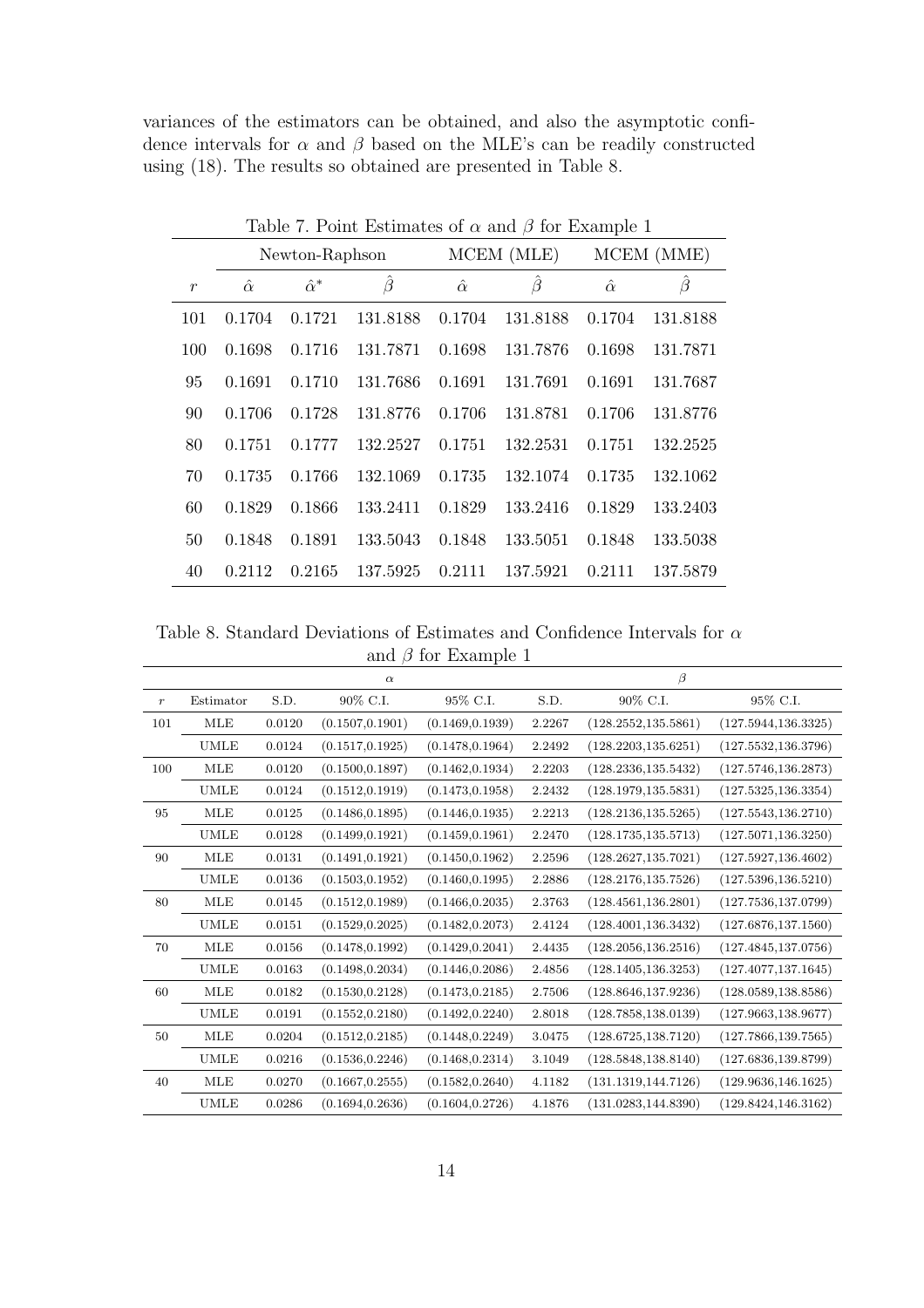This example is from McCool (1974) giving the fatigue life in hours of ten bearings of a certain type. These data were used as an illustrative example for the three-parameter Weibull distribution by Cohen et al. (1984). The data are presented in Table 9.

|  |                               | Table 9. Fatigue lifetime data presented by McCool (1974) |
|--|-------------------------------|-----------------------------------------------------------|
|  | 152.7 172.0 172.5 173.3 193.0 |                                                           |
|  | 204.7 216.5 234.9 262.6 422.6 |                                                           |

In this case, if we assume a Type-II right censored sample of size  $r = 8$ , we obtain the maximum likelihood estimates of  $\alpha$  and  $\beta$  to be  $\hat{\alpha} = 0.1792$  and  $\hat{\beta} = 200.7262$ , and the bias-corrected estimate of  $\alpha$  to be  $\hat{\alpha}^* = 0.2108$ . The corresponding standard deviations and the confidence intervals are presented in Table 10.

Table 10. Standard Deviations of Estimates and Confidence Intervals for  $\alpha$ and  $\beta$  for Example 2 with  $r = 8$ 

| Estimator | S.D.   | 90% C.I.         | 95% C.I.                    | S.D. | 90\% C.I.                                         | 95% C.I.            |
|-----------|--------|------------------|-----------------------------|------|---------------------------------------------------|---------------------|
| MLE       | 0.0471 | (0.1017, 0.2566) |                             |      | $(0.0868, 0.2715)$ 11.6871 $(183.1828, 221.9857)$ | (180.1662.226.5831) |
| UMLE      | 0.0719 | (0.0925, 0.3290) | $(0.06984, 0.3517)$ 13.7416 |      | $(180.4109, 226.1973)$ $(176.9795, 231.8331)$     |                     |

#### 8 Concluding Remarks

In this paper, we have discussed the MLE's of parameters  $\alpha$  and  $\beta$  of the Birnbaum-Saunders distribution based on Type-II right-censored samples. As the estimator of  $\alpha$  becomes quite biased especially when the degree of censoring is high, we have proposed a simple bias-corrected estimator based on MLE which has been shown to be almost unbiased in all situations considered. We have also described the Monte Carlo EM-algorithm for the determination of the MLE's. The probability coverages of confidence intervals based on these estimators have been evaluated. While the probability coverages in the case of MLE's turn out to be considerably below the nominal levels, the confidence intervals based on bias-corrected MLE's seem to be have probability coverages much closer to the nominal levels.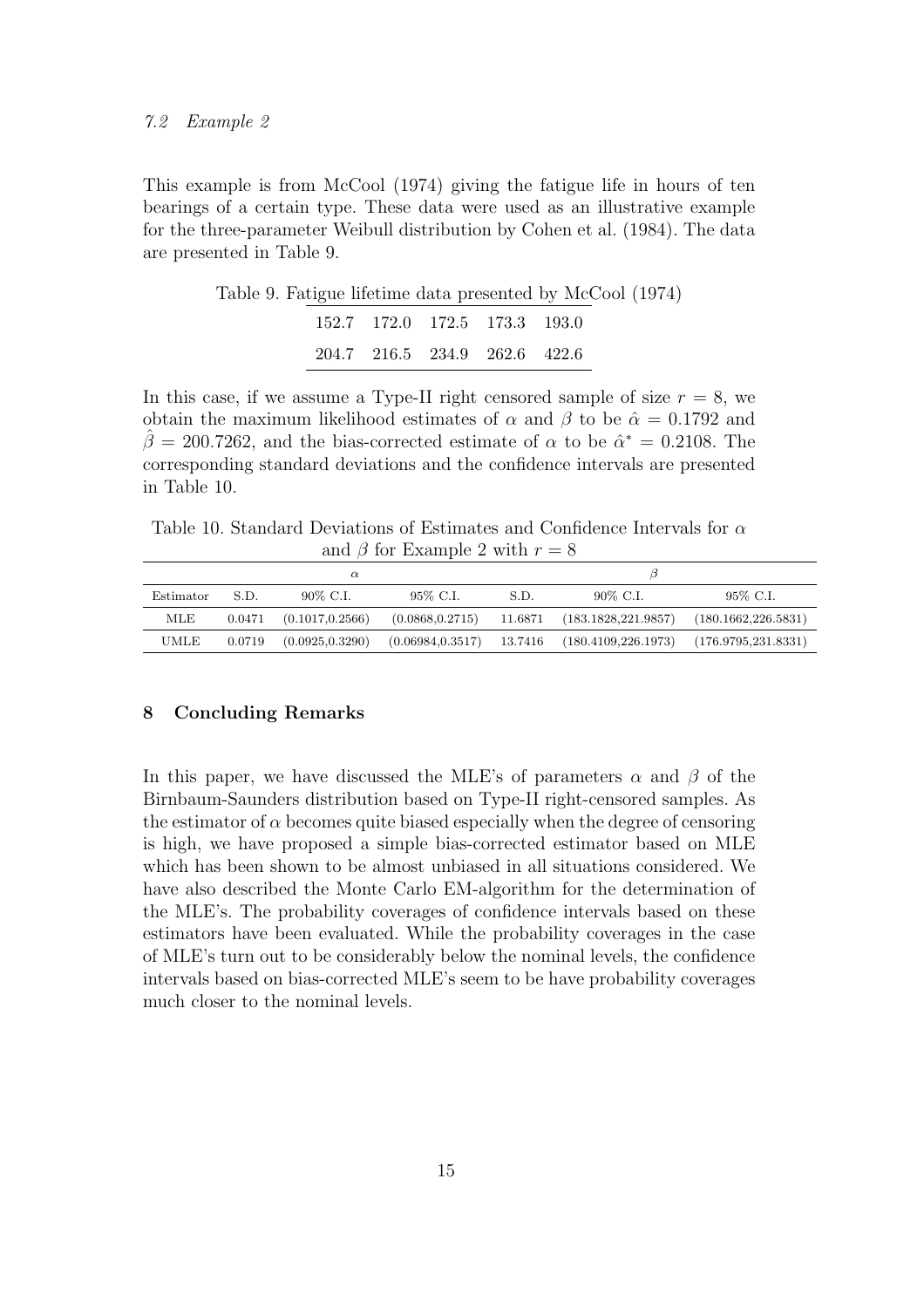| $\alpha$ | d.o.c. | $\hat{\alpha}$ | $SD(\hat{\alpha})$ | $\hat{\alpha}^*$ | $SD(\hat{\alpha}^*)$ | $\hat{\beta}$ | $SD(\hat{\beta})$ | $\text{Cov}(\hat{\alpha}, \hat{\beta})$ | $Cov(\hat{\alpha}^*, \hat{\beta})$ |
|----------|--------|----------------|--------------------|------------------|----------------------|---------------|-------------------|-----------------------------------------|------------------------------------|
| 0.1      | $0\%$  | 0.0964         | 0.0155             | 0.1014           | 0.0164               | $1.0001\,$    | 0.0225            | 0.0000                                  | 0.0000                             |
|          | 10%    | 0.0956         | 0.0169             | 0.1020           | 0.0180               | 0.9997        | 0.0227            | 0.0000                                  | 0.0000                             |
|          | $20\%$ | 0.0949         | 0.0182             | 0.1026           | 0.0197               | 0.9991        | 0.0233            | 0.0001                                  | 0.0001                             |
|          | $30\%$ | 0.0941         | 0.0198             | 0.1031           | 0.0217               | 0.9984        | 0.0241            | 0.0001                                  | 0.0001                             |
|          | 40%    | 0.0930         | 0.0218             | 0.1034           | 0.0243               | 0.9974        | 0.0255            | 0.0002                                  | 0.0002                             |
|          | $50\%$ | 0.0914         | 0.0243             | 0.1030           | 0.0273               | 0.9956        | 0.0275            | 0.0003                                  | 0.0003                             |
|          | $60\%$ | 0.0887         | 0.0272             | 0.1014           | 0.0311               | 0.9923        | 0.0310            | 0.0005                                  | 0.0005                             |
| 0.3      | $0\%$  | 0.2889         | 0.0466             | 0.3041           | 0.0491               | 1.0018        | 0.0671            | 0.0000                                  | 0.0000                             |
|          | 10%    | 0.2866         | 0.0506             | 0.3057           | 0.0540               | 1.0005        | 0.0678            | 0.0002                                  | 0.0002                             |
|          | $20\%$ | 0.2845         | 0.0546             | 0.3076           | 0.0591               | 0.9990        | 0.0694            | 0.0005                                  | 0.0006                             |
|          | $30\%$ | 0.2822         | 0.0595             | 0.3092           | 0.0652               | 0.9970        | 0.0720            | 0.0010                                  | 0.0011                             |
|          | 40\%   | 0.2790         | 0.0658             | $0.3100\,$       | 0.0731               | 0.9940        | 0.0762            | 0.0017                                  | 0.0019                             |
|          | $50\%$ | 0.2742         | 0.0733             | 0.3089           | 0.0826               | 0.9891        | 0.0823            | 0.0027                                  | 0.0031                             |
|          | $60\%$ | 0.2661         | 0.0826             | 0.3041           | 0.0944               | 0.9800        | 0.0923            | 0.0043                                  | 0.0050                             |
| $0.5\,$  | $0\%$  | 0.4811         | 0.0776             | 0.5065           | 0.0817               | 1.0053        | 0.1101            | 0.0000                                  | 0.0000                             |
|          | 10%    | 0.4773         | 0.0843             | 0.5091           | 0.0899               | 1.0030        | 0.1116            | 0.0006                                  | 0.0007                             |
|          | $20\%$ | 0.4738         | 0.0912             | 0.5122           | 0.0986               | 1.0007        | 0.1146            | 0.0016                                  | 0.0017                             |
|          | $30\%$ | 0.4698         | 0.0996             | 0.5148           | 0.1091               | 0.9977        | 0.1193            | 0.0029                                  | 0.0032                             |
|          | 40\%   | 0.4645         | 0.1107             | 0.5161           | 0.1229               | 0.9932        | 0.1267            | 0.0050                                  | 0.0056                             |
|          | $50\%$ | 0.4565         | 0.1240             | 0.5144           | 0.1397               | 0.9857        | 0.1372            | 0.0081                                  | 0.0091                             |
|          | $60\%$ | 0.4430         | 0.1405             | 0.5063           | 0.1606               | 0.9719        | 0.1542            | 0.0129                                  | 0.0147                             |
| 1.0      | $0\%$  | 0.9596         | 0.1554             | 1.0101           | 0.1635               | 1.0190        | 0.2053            | $-0.0004$                               | $-0.0005$                          |
|          | 10%    | 0.9514         | 0.1690             | 1.0148           | 0.1803               | 1.0140        | 0.2108            | 0.0030                                  | 0.0032                             |
|          | $20\%$ | 0.9439         | 0.1839             | 1.0204           | 0.1988               | 1.0098        | 0.2197            | 0.0076                                  | 0.0082                             |
|          | $30\%$ | 0.9356         | 0.2030             | 1.0253           | 0.2225               | 1.0051        | 0.2323            | 0.0142                                  | 0.0156                             |
|          | 40%    | 0.9249         | 0.2295             | 1.0276           | 0.2550               | 0.9988        | 0.2514            | 0.0247                                  | 0.0275                             |
|          | $50\%$ | 0.9092         | 0.2632             | 1.0244           | 0.2965               | 0.9883        | 0.2783            | 0.0405                                  | 0.0456                             |
|          | $60\%$ | 0.8826         | 0.3080             | 1.0087           | 0.3520               | 0.9695        | 0.3221            | 0.0670                                  | 0.0766                             |
| 2.0      | $0\%$  | 1.9054         | 0.3177             | 2.0057           | 0.3344               | 1.0462        | 0.3288            | $-0.0035$                               | $-0.0037$                          |
|          | 10%    | 1.8925         | 0.3436             | 2.0150           | 0.3666               | 1.0383        | 0.3496            | 0.0116                                  | 0.0132                             |
|          | $20\%$ | 1.8719         | 0.3791             | 2.0254           | 0.4124               | 1.0329        | 0.3748            | 0.0340                                  | 0.0378                             |
|          | $30\%$ | 1.8481         | 0.4297             | 2.0213           | 0.4722               | 1.0208        | 0.4094            | 0.0678                                  | 0.0746                             |
|          | 40%    | 1.8207         | 0.5054             | 2.0106           | 0.5584               | 1.0079        | 0.4576            | 0.1268                                  | 0.1343                             |
|          | $50\%$ | 1.7886         | 0.6158             | 1.9976           | 0.6842               | 1.0058        | 0.5578            | 0.2342                                  | 0.2529                             |
|          | $60\%$ | 1.7493         | 0.8341             | 1.9992           | 0.9532               | 1.0481        | 0.9194            | 0.6046                                  | 0.6910                             |

Table 1. Means, standard deviations and covariances of estimates based on Monte Carlo simulations for  $n = 20 \; (\beta = 1.0)$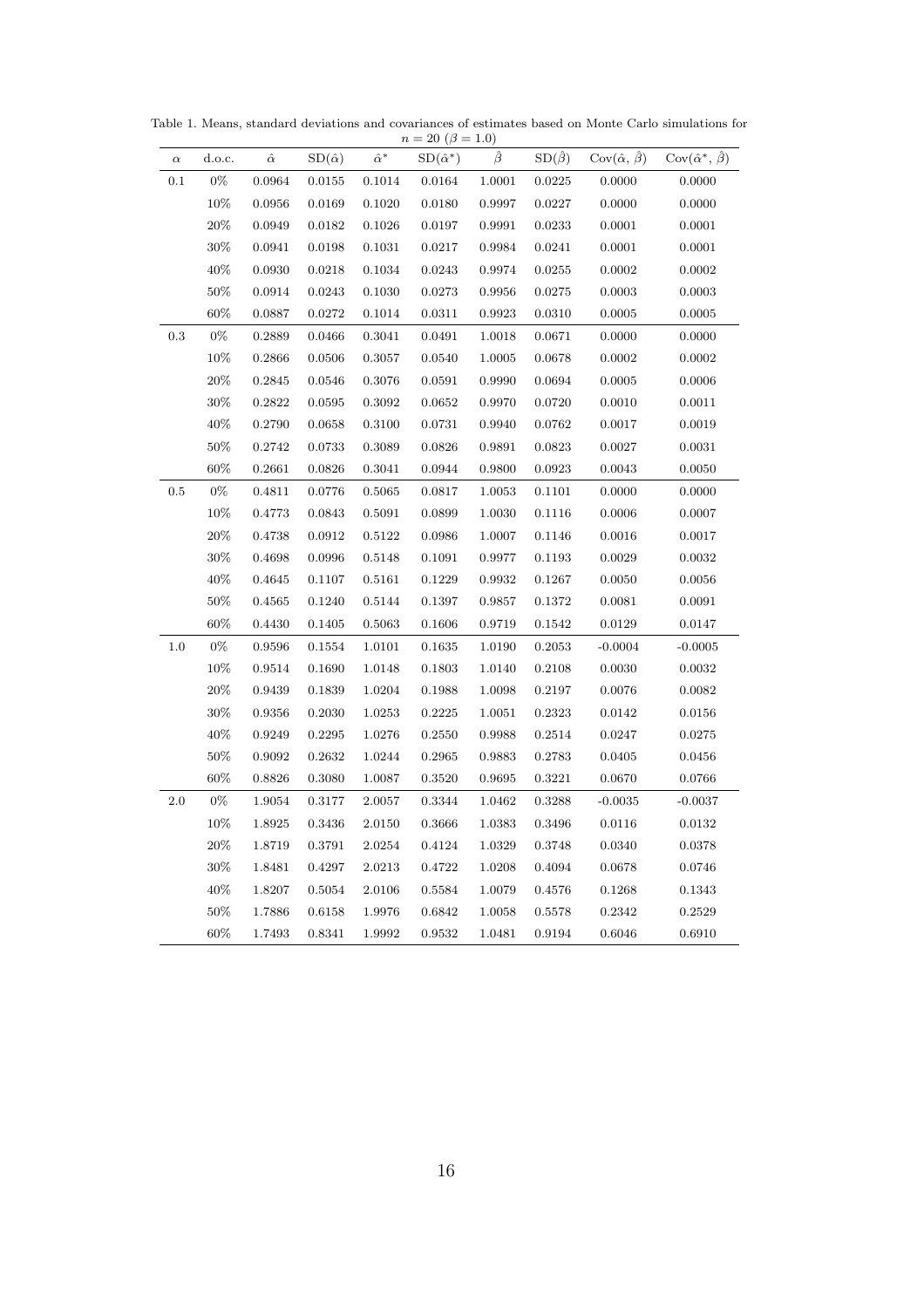| $\alpha$ | d.o.c. | $\hat{\alpha}$ | $SD(\hat{\alpha})$ | $\hat{\alpha}^*$ | $SD(\hat{\alpha}^*)$ | $\hat{\beta}$ | $SD(\hat{\beta})$ | $\text{Cov}(\hat{\alpha}, \hat{\beta})$ | $Cov(\hat{\alpha}^*, \hat{\beta})$ |
|----------|--------|----------------|--------------------|------------------|----------------------|---------------|-------------------|-----------------------------------------|------------------------------------|
| 0.1      | $0\%$  | 0.0975         | 0.0127             | 0.1008           | 0.0132               | 1.0000        | 0.0185            | 0.0000                                  | 0.0000                             |
|          | 10%    | 0.0970         | 0.0138             | 0.1012           | 0.0144               | 0.9997        | 0.0187            | 0.0000                                  | 0.0000                             |
|          | 20%    | 0.0965         | 0.0150             | 0.1016           | 0.0158               | 0.9993        | 0.0191            | 0.0000                                  | 0.0000                             |
|          | 30%    | 0.0961         | 0.0163             | 0.1020           | 0.0173               | 0.9989        | 0.0198            | 0.0001                                  | 0.0001                             |
|          | 40\%   | 0.0953         | 0.0180             | 0.1021           | 0.0193               | 0.9982        | 0.0209            | 0.0001                                  | 0.0001                             |
|          | $50\%$ | 0.0941         | 0.0200             | 0.1017           | 0.0216               | 0.9969        | 0.0226            | 0.0002                                  | 0.0002                             |
|          | $60\%$ | 0.0924         | 0.0227             | 0.1008           | 0.0247               | 0.9948        | 0.0258            | 0.0003                                  | 0.0004                             |
| 0.3      | $0\%$  | 0.2923         | 0.0382             | 0.3024           | 0.0395               | 1.0010        | 0.0551            | 0.0000                                  | 0.0000                             |
|          | 10%    | 0.2910         | 0.0415             | 0.3036           | 0.0433               | 1.0002        | 0.0557            | 0.0001                                  | 0.0002                             |
|          | 20%    | 0.2894         | 0.0451             | 0.3047           | 0.0475               | 0.9991        | 0.0569            | 0.0004                                  | 0.0004                             |
|          | 30%    | 0.2881         | 0.0490             | 0.3060           | 0.0520               | 0.9980        | 0.0590            | 0.0007                                  | $0.0007\,$                         |
|          | 40%    | 0.2859         | 0.0542             | 0.3063           | 0.0581               | 0.9959        | 0.0624            | 0.0011                                  | 0.0012                             |
|          | 50%    | 0.2822         | 0.0605             | 0.3051           | 0.0654               | 0.9922        | 0.0676            | 0.0018                                  | 0.0020                             |
|          | $60\%$ | 0.2771         | 0.0688             | 0.3022           | 0.0751               | 0.9864        | 0.0773            | 0.0031                                  | 0.0034                             |
| 0.5      | $0\%$  | 0.4869         | 0.0636             | 0.5034           | 0.0663               | 1.0032        | 0.0904            | 0.0000                                  | 0.0000                             |
|          | 10%    | 0.4846         | 0.0691             | 0.5055           | 0.0720               | 1.0018        | 0.0916            | 0.0004                                  | 0.0005                             |
|          | $20\%$ | 0.4821         | 0.0753             | 0.5080           | 0.0787               | 1.0001        | 0.0940            | 0.0011                                  | 0.0011                             |
|          | $30\%$ | 0.4799         | 0.0821             | 0.5089           | 0.0867               | 0.9984        | 0.0978            | 0.0020                                  | 0.0021                             |
|          | $40\%$ | 0.4761         | 0.0911             | 0.5090           | 0.0968               | 0.9952        | 0.1038            | 0.0034                                  | 0.0035                             |
|          | 50%    | 0.4700         | 0.1023             | 0.5066           | 0.1094               | 0.9895        | 0.1128            | 0.0055                                  | 0.0058                             |
|          | 60%    | 0.4614         | 0.1173             | 0.5023           | 0.1261               | 0.9810        | 0.1296            | 0.0092                                  | 0.0097                             |
| 1.0      | $0\%$  | 0.9721         | 0.1273             | 1.0056           | 0.1317               | 1.0119        | 0.1674            | $-0.0001$                               | $-0.0001$                          |
|          | $10\%$ | 0.9671         | 0.1387             | 1.0091           | 0.1447               | 1.0090        | 0.1722            | 0.0022                                  | 0.0023                             |
|          | $20\%$ | 0.9616         | 0.1522             | 1.0122           | 0.1602               | 1.0058        | 0.1792            | 0.0054                                  | 0.0057                             |
|          | $30\%$ | 0.9571         | 0.1676             | 1.0164           | 0.1780               | 1.0036        | 0.1897            | 0.0098                                  | 0.0104                             |
|          | 40\%   | $\,0.9494\,$   | 0.1895             | 1.0172           | 0.2031               | 0.9989        | 0.2051            | 0.0169                                  | 0.0181                             |
|          | $50\%$ | 0.9372         | 0.2176             | 1.0132           | 0.2353               | 0.9904        | 0.2278            | 0.0276                                  | 0.0298                             |
|          | 60%    | 0.9207         | 0.2591             | 1.0044           | 0.2826               | 0.9802        | 0.2712            | 0.0484                                  | 0.0528                             |
| 2.0      | $0\%$  | 1.9388         | 0.2585             | 2.0056           | 0.2674               | 1.0300        | 0.2579            | $-0.0011$                               | $-0.0012$                          |
|          | 10%    | 1.9274         | 0.2811             | 2.0109           | 0.2929               | 1.0222        | 0.2767            | 0.0088                                  | 0.0101                             |
|          | 20%    | 1.9123         | 0.3142             | 2.0168           | 0.3279               | 1.0152        | 0.2992            | 0.0249                                  | 0.0263                             |
|          | 30%    | 1.8985         | 0.3567             | 2.0141           | 0.3770               | 1.0124        | 0.3324            | 0.0490                                  | 0.0517                             |
|          | 40\%   | 1.8788         | 0.4231             | 2.0090           | 0.4474               | 1.0092        | 0.3813            | 0.0910                                  | 0.0932                             |
|          | $50\%$ | 1.8536         | 0.5198             | 1.9966           | 0.5573               | 1.0084        | 0.4634            | 0.1673                                  | 0.1784                             |
|          | $60\%$ | 1.8369         | 0.7114             | 2.0039           | 0.7761               | 1.0418        | 0.7461            | 0.4301                                  | 0.4692                             |

Table 2. Means, standard deviations and covariances of estimates based on Monte Carlo simulations for  $n = 30 \; (\beta = 1.0)$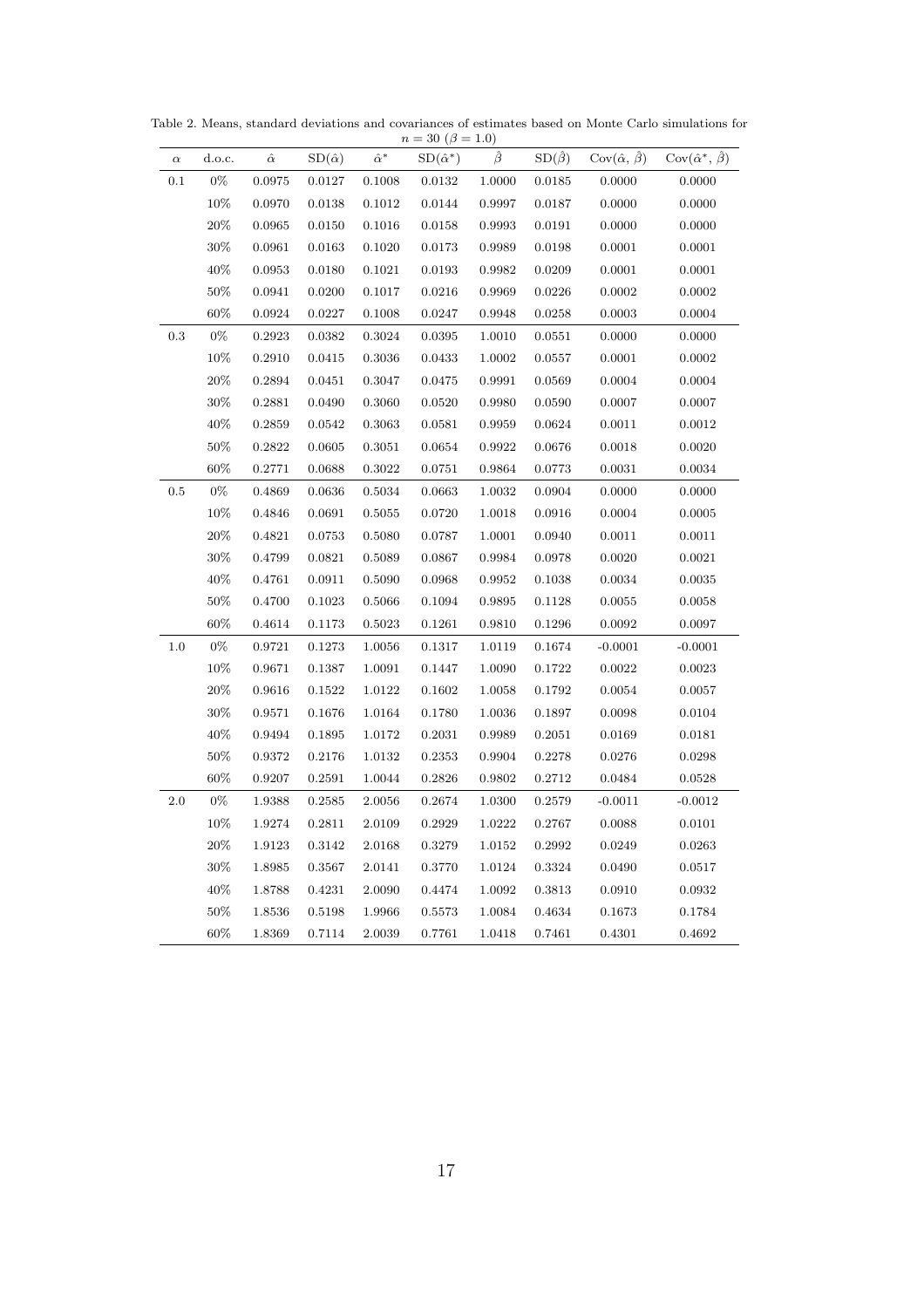| $\alpha$ | d.o.c. | $\hat{\alpha}$ | $SD(\hat{\alpha})$ | $\hat{\alpha}^*$ | $SD(\hat{\alpha}^*)$ | $\hat{\beta}$ | $SD(\hat{\beta})$ | $\text{Cov}(\hat{\alpha}, \hat{\beta})$ | $Cov(\hat{\alpha}^*, \hat{\beta})$ |
|----------|--------|----------------|--------------------|------------------|----------------------|---------------|-------------------|-----------------------------------------|------------------------------------|
| 0.1      | $0\%$  | 0.0984         | 0.0099             | 0.1004           | 0.0101               | 0.9999        | 0.0142            | 0.0000                                  | 0.0000                             |
|          | 10%    | 0.0981         | 0.0108             | 0.1006           | 0.0111               | 0.9997        | 0.0144            | 0.0000                                  | 0.0000                             |
|          | $20\%$ | 0.0975         | 0.0127             | 0.1008           | 0.0121               | 0.9992        | 0.0152            | 0.0000                                  | 0.0000                             |
|          | $30\%$ | 0.0970         | 0.0139             | 0.1010           | 0.0132               | 0.9988        | 0.0160            | 0.0001                                  | 0.0000                             |
|          | 40\%   | 0.4848         | 0.0703             | 0.1011           | 0.0145               | 0.9963        | 0.0796            | 0.0020                                  | 0.0001                             |
|          | $50\%$ | 0.0964         | 0.0157             | 0.1009           | 0.0164               | 0.9981        | 0.0174            | 0.0001                                  | 0.0001                             |
|          | $60\%$ | 0.0953         | 0.0177             | 0.1003           | 0.0187               | 0.9967        | 0.0199            | 0.0002                                  | 0.0002                             |
| 0.3      | $0\%$  | 0.2950         | 0.0298             | 0.3010           | 0.0304               | 1.0002        | 0.0423            | 0.0000                                  | 0.0000                             |
|          | 10%    | 0.2942         | 0.0324             | 0.3017           | 0.0332               | 0.9997        | 0.0428            | 0.0001                                  | 0.0001                             |
|          | 20%    | 0.2933         | 0.0351             | 0.3024           | 0.0362               | 0.9991        | 0.0437            | 0.0002                                  | 0.0002                             |
|          | 30%    | 0.2923         | 0.0383             | 0.3029           | 0.0397               | 0.9982        | 0.0454            | 0.0004                                  | 0.0004                             |
|          | 40%    | 0.2910         | 0.0418             | 0.3031           | 0.0436               | 0.9970        | 0.0479            | 0.0007                                  | 0.0007                             |
|          | $50\%$ | 0.2891         | 0.0473             | 0.3027           | 0.0496               | 0.9951        | 0.0523            | 0.0011                                  | 0.0012                             |
|          | 60%    | 0.2858         | 0.0538             | 0.3008           | 0.0566               | 0.9914        | 0.0599            | 0.0019                                  | 0.0020                             |
| 0.5      | $0\%$  | 0.4915         | 0.0497             | 0.5023           | 0.0509               | 1.0013        | 0.0693            | 0.0001                                  | 0.0000                             |
|          | 10%    | 0.4901         | 0.0540             | 0.5037           | 0.0549               | 1.0004        | 0.0704            | 0.0003                                  | 0.0002                             |
|          | $20\%$ | 0.4886         | 0.0587             | 0.5050           | 0.0602               | 0.9994        | 0.0721            | 0.0007                                  | 0.0006                             |
|          | $30\%$ | 0.4870         | 0.0642             | 0.5059           | 0.0668               | 0.9981        | 0.0752            | 0.0012                                  | 0.0012                             |
|          | $40\%$ | 0.4848         | 0.0703             | 0.5055           | 0.0738               | 0.9963        | 0.0796            | 0.0020                                  | 0.0020                             |
|          | $50\%$ | 0.4817         | 0.0801             | 0.5041           | 0.0830               | 0.9934        | 0.0873            | 0.0034                                  | 0.0034                             |
|          | $60\%$ | 0.4761         | 0.0918             | 0.5019           | 0.0961               | 0.9879        | 0.1006            | 0.0057                                  | 0.0058                             |
| 1.0      | $0\%$  | 0.9820         | 0.0994             | 1.0020           | 0.1015               | 1.0059        | 0.1273            | 0.0001                                  | 0.0001                             |
|          | $10\%$ | 0.9789         | 0.1083             | 1.0040           | 0.1111               | 1.0041        | 0.1314            | 0.0015                                  | 0.0016                             |
|          | $20\%$ | 0.9757         | 0.1186             | 1.0059           | 0.1223               | 1.0023        | 0.1370            | 0.0034                                  | 0.0035                             |
|          | $30\%$ | 0.9722         | 0.1313             | 1.0074           | 0.1361               | 1.0003        | 0.1455            | 0.0062                                  | 0.0064                             |
|          | 40\%   | 0.9677         | 0.1464             | 1.0080           | 0.1525               | 0.9975        | 0.1570            | 0.0101                                  | 0.0105                             |
|          | $50\%$ | 0.9616         | 0.1710             | 1.0070           | 0.1791               | 0.9938        | 0.1764            | 0.0172                                  | 0.0180                             |
|          | 60%    | 0.9508         | 0.2033             | 1.0008           | 0.2140               | 0.9868        | 0.2099            | 0.0297                                  | 0.0313                             |
| 2.0      | $0\%$  | 1.9643         | 0.2003             | 2.0044           | 0.2044               | 1.0184        | 0.1940            | $-0.0006$                               | $-0.0006$                          |
|          | 10%    | 1.9537         | 0.2191             | 2.0087           | 0.2220               | 1.0108        | 0.2069            | 0.0065                                  | 0.0053                             |
|          | $20\%$ | 1.9447         | 0.2448             | 2.0112           | 0.2497               | 1.0068        | 0.2259            | 0.0163                                  | 0.0151                             |
|          | $30\%$ | 1.9342         | 0.2807             | 2.0117           | 0.2906               | 1.0035        | 0.2525            | 0.0316                                  | 0.0315                             |
|          | 40%    | 1.9222         | 0.3293             | $2.0053\,$       | 0.3438               | 1.0016        | 0.2904            | 0.0558                                  | 0.0573                             |
|          | $50\%$ | 1.9113         | 0.4162             | 1.9984           | 0.4265               | 1.0054        | 0.3568            | 0.1073                                  | 0.1066                             |
|          | $60\%$ | 1.9029         | 0.5656             | 2.0068           | 0.5880               | 1.0262        | 0.5133            | 0.2437                                  | 0.2501                             |

Table 3. Means, standard deviations and covariances of estimates based on Monte Carlo simulations for  $n = 50 \; (\beta = 1.0)$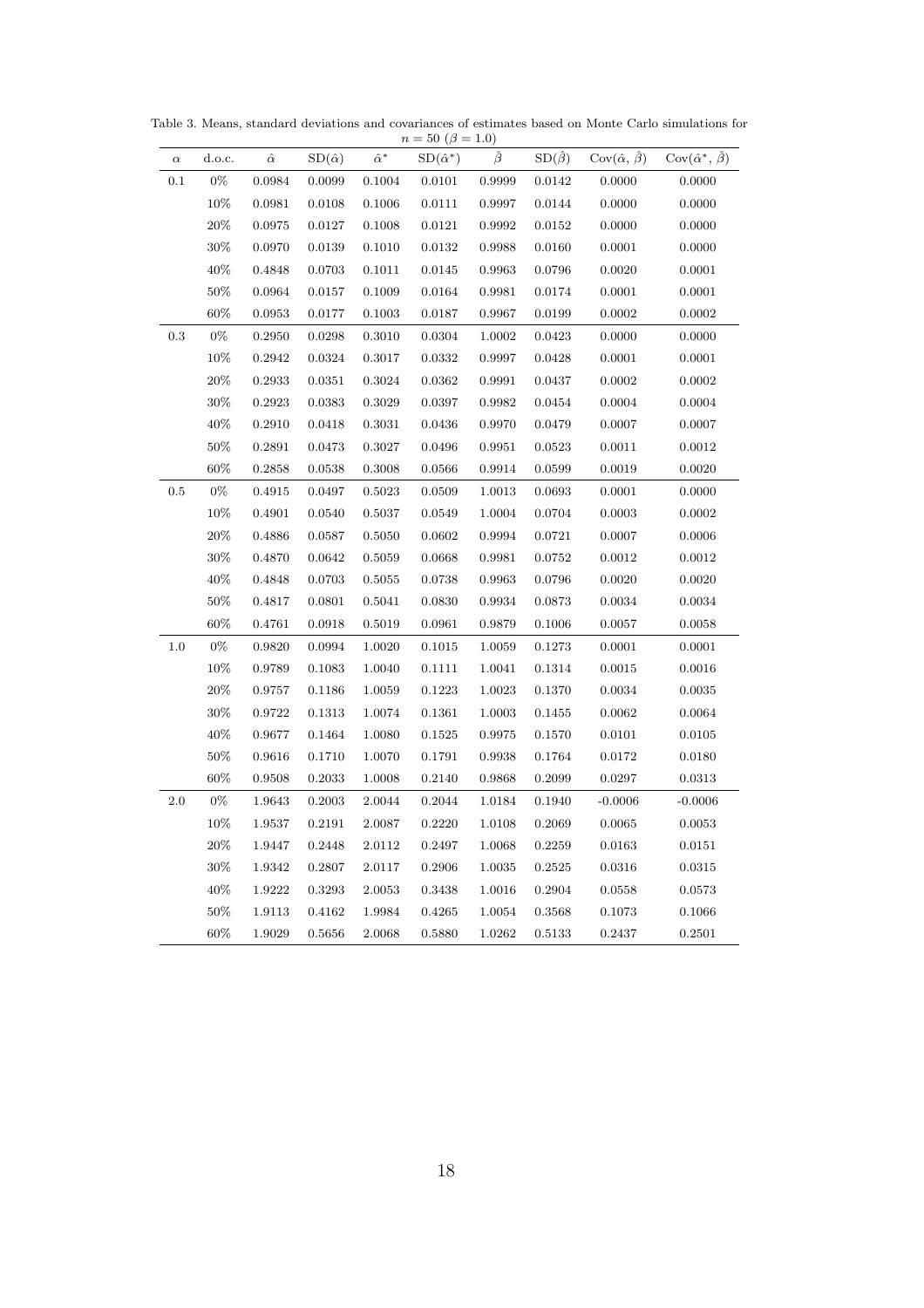|           |        |            |                      |           | Probability coverages for $\alpha$ |           |             |           |             |            | Probability coverages for $\beta$ |           |             |
|-----------|--------|------------|----------------------|-----------|------------------------------------|-----------|-------------|-----------|-------------|------------|-----------------------------------|-----------|-------------|
|           |        |            | $n=20\,$             |           | $n=30$                             |           | $n=50$      |           | $n=20\,$    |            | $n=30\,$                          |           | $n=50$      |
| $\alpha$  | d.o.c. | <b>MLE</b> | <b>UMLE</b>          | MLE       | UMLE                               | MLE       | <b>UMLE</b> | MLE       | <b>UMLE</b> | <b>MLE</b> | <b>UMLE</b>                       | MLE       | <b>UMLE</b> |
| $0.1\,$   | $0\%$  | 85.65      | 93.06                | 87.19     | 92.01                              | 87.56     | 90.58       | 87.09     | 88.85       | 87.67      | 88.97                             | 88.58     | 89.40       |
|           | $10\%$ | 84.56      | 93.08                | 85.90     | $\boldsymbol{91.98}$               | 87.45     | 91.17       | 86.64     | 89.04       | $87.41\,$  | 89.06                             | 88.21     | 89.18       |
|           | 20%    | 83.80      | 93.77                | 85.61     | $\boldsymbol{92.46}$               | 86.64     | $91.50\,$   | 86.14     | 88.77       | $87.02\,$  | 88.90                             | 87.73     | 89.00       |
|           | $30\%$ | 82.92      | 94.02                | 85.36     | 92.96                              | $86.41\,$ | 92.17       | 85.51     | 88.49       | 86.50      | 88.48                             | 87.81     | 88.95       |
|           | 40\%   | 81.02      | 93.81                | $83.54\,$ | 92.88                              | 86.34     | $92.28\,$   | $84.53\,$ | 88.10       | $86.35\,$  | 88.43                             | 87.80     | $88.93\,$   |
|           | $50\%$ | 79.18      | 93.48                | 82.40     | 92.68                              | 85.19     | 92.08       | 83.25     | 86.37       | 84.88      | 87.24                             | 87.03     | 88.28       |
|           | $60\%$ | 75.90      | 91.23                | 80.60     | 91.86                              | 83.81     | 91.54       | $80.91\,$ | 84.04       | 83.37      | 85.43                             | 85.79     | 86.93       |
| $\rm 0.3$ | $0\%$  | 85.59      | 93.00                | 87.17     | $92.05\,$                          | $87.52\,$ | 90.56       | 87.05     | 89.02       | 87.62      | 88.86                             | 88.67     | 89.39       |
|           | 10%    | 84.51      | 93.11                | 85.89     | 91.95                              | 87.43     | 91.15       | 86.62     | 88.89       | 87.56      | 88.88                             | 88.26     | 89.19       |
|           | $20\%$ | 83.74      | 93.78                | $85.57\,$ | 92.44                              | 87.17     | 91.47       | 85.99     | 88.81       | $87.02\,$  | 88.70                             | 88.06     | $89.04\,$   |
|           | $30\%$ | 82.90      | 93.95                | 85.34     | $\boldsymbol{92.95}$               | 86.63     | 92.08       | 85.38     | 88.55       | 86.46      | 88.59                             | 87.75     | 88.88       |
|           | 40\%   | 80.95      | 93.76                | 83.44     | 92.83                              | 86.38     | 92.28       | 84.67     | 88.12       | 86.51      | 88.58                             | 87.74     | 89.00       |
|           | $50\%$ | 79.07      | 93.41                | $82.31\,$ | $92.61\,$                          | 85.24     | 92.04       | 83.30     | 86.56       | 85.20      | 87.25                             | $87.02\,$ | $88.28\,$   |
|           | 60%    | $75.67\,$  | 91.04                | $80.50\,$ | 91.68                              | 83.77     | 91.43       | 81.27     | 84.25       | $83.67\,$  | 85.64                             | 85.99     | 86.87       |
| $0.5\,$   | $0\%$  | 85.49      | 92.97                | 87.06     | 91.80                              | 87.49     | 91.03       | 87.15     | 89.00       | 87.56      | 89.63                             | 88.79     | 89.78       |
|           | 10%    | 84.35      | 93.04                | $85.81\,$ | 92.38                              | 87.36     | 91.73       | $86.66\,$ | 89.00       | 87.33      | 89.49                             | $88.36\,$ | $90.04\,$   |
|           | $20\%$ | 83.57      | 93.76                | 85.43     | 92.88                              | 87.11     | 92.01       | 86.05     | 88.79       | 86.83      | 89.60                             | 88.06     | $90.13\,$   |
|           | $30\%$ | 82.71      | 93.94                | 85.13     | 93.00                              | 86.69     | 91.95       | 85.31     | 88.75       | $86.42\,$  | 89.14                             | 87.81     | 89.74       |
|           | 40\%   | 80.86      | 93.67                | 83.38     | 92.93                              | $86.34\,$ | 92.03       | 84.84     | $88.01\,$   | 86.52      | 88.93                             | 87.80     | $89.54\,$   |
|           | $50\%$ | 78.98      | 93.24                | 82.12     | 92.24                              | 85.08     | 91.86       | 83.44     | 86.79       | 85.31      | 87.73                             | 86.96     | 88.99       |
|           | 60%    | 75.33      | 90.71                | $80.35\,$ | 90.91                              | 83.61     | 91.05       | $81.52\,$ | 84.38       | $83.84\,$  | 85.91                             | 85.99     | 87.60       |
| 1.0       | $0\%$  | 85.25      | 92.78                | 86.66     | 91.81                              | 87.31     | 90.53       | 86.99     | 89.00       | 87.29      | 88.74                             | 88.75     | 89.49       |
|           | 10%    | 83.80      | $\boldsymbol{92.84}$ | 85.50     | 91.70                              | 87.10     | 90.94       | 86.83     | 89.13       | $87.41\,$  | 88.91                             | $88.45\,$ | 89.47       |
|           | 20%    | 82.96      | 93.50                | 84.97     | 92.23                              | 86.90     | 91.26       | 86.03     | 88.89       | $86.84\,$  | 88.67                             | 88.10     | $89.05\,$   |
|           | $30\%$ | 82.33      | 93.73                | 84.72     | 92.81                              | $86.41\,$ | 91.95       | 85.23     | 88.47       | $86.54\,$  | 88.62                             | 87.83     | 88.78       |
|           | $40\%$ | 80.19      | 93.02                | 82.97     | $92.56\,$                          | 86.12     | 91.99       | 84.99     | 87.99       | 86.45      | 88.69                             | 87.62     | 88.90       |
|           | $50\%$ | 77.94      | 92.29                | $81.23\,$ | 91.73                              | $84.64\,$ | 91.49       | 83.69     | 86.59       | $85.37\,$  | 87.10                             | 87.17     | $88.32\,$   |
|           | $60\%$ | $74.02\,$  | 89.36                | 78.94     | 90.11                              | 83.07     | 90.46       | 81.94     | 84.01       | 84.25      | 85.51                             | 86.18     | 86.71       |
| $2.0\,$   | $0\%$  | 83.28      | $91.32\,$            | 85.51     | $91.38\,$                          | $87.47\,$ | 90.82       | 86.90     | 89.04       | 87.40      | 89.37                             | 88.41     | 89.61       |
|           | 10%    | 82.81      | 91.99                | 85.04     | 91.70                              | 86.62     | 91.48       | 86.61     | 89.26       | 87.39      | 89.42                             | 88.36     | 89.90       |
|           | $20\%$ | 81.59      | 91.96                | 84.05     | 91.89                              | 86.37     | 91.64       | 86.46     | 89.08       | 87.14      | 89.69                             | 88.26     | 89.77       |
|           | 30%    | 80.63      | 91.77                | 83.63     | 91.78                              | 85.93     | 91.18       | 85.58     | 88.37       | 86.51      | 89.03                             | 87.92     | 89.76       |
|           | 40%    | 78.39      | 90.40                | 82.19     | 90.83                              | 85.58     | 91.07       | 84.64     | 87.68       | 86.06      | 88.54                             | 87.69     | 89.29       |
|           | $50\%$ | 76.21      | 88.45                | 79.81     | 88.18                              | 84.43     | 89.66       | 83.77     | 85.81       | 85.38      | 86.88                             | 87.36     | 88.84       |
|           | 60%    | 73.19      | 84.66                | 78.67     | 85.38                              | 83.52     | 87.08       | 81.64     | 81.26       | 84.84      | 83.77                             | 86.33     | $85.93\,$   |

Table 4. Probability coverages of 90% confidence intervals based on Monte Carlo simulations ( $\beta = 1.0$ )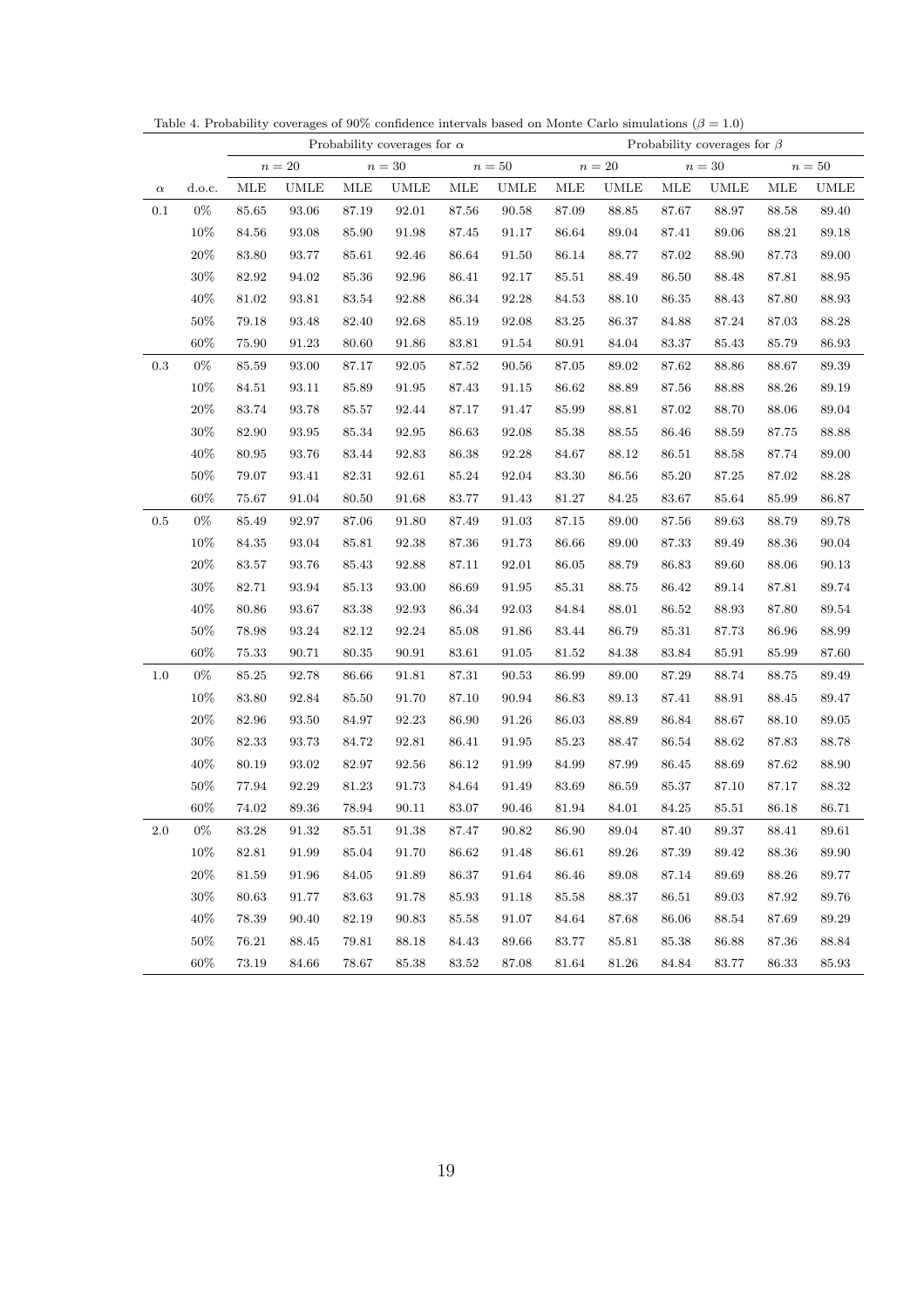|           |        |            |             |           | Probability coverages for $\alpha$ |                      |                      |                      |              |                      | Probability coverages for $\beta$ |                      |                      |
|-----------|--------|------------|-------------|-----------|------------------------------------|----------------------|----------------------|----------------------|--------------|----------------------|-----------------------------------|----------------------|----------------------|
|           |        |            | $n=20\,$    |           | $n=30$                             |                      | $n=50$               |                      | $n=20\,$     |                      | $n=30\,$                          |                      | $n=50$               |
| $\alpha$  | d.o.c. | <b>MLE</b> | <b>UMLE</b> | MLE       | UMLE                               | MLE                  | <b>UMLE</b>          | MLE                  | <b>UMLE</b>  | <b>MLE</b>           | <b>UMLE</b>                       | MLE                  | <b>UMLE</b>          |
| $0.1\,$   | $0\%$  | 90.49      | 95.87       | 91.89     | 95.68                              | 92.42                | 93.95                | 92.90                | 94.08        | 93.25                | 95.18                             | 93.81                | $94.26\,$            |
|           | $10\%$ | 89.26      | 96.00       | 90.75     | $95.70\,$                          | 92.37                | 94.07                | $\boldsymbol{92.45}$ | 93.98        | 93.05                | 95.36                             | 93.68                | $94.31\,$            |
|           | $20\%$ | 88.69      | 96.25       | $90.26\,$ | $95.92\,$                          | $\boldsymbol{91.63}$ | 94.01                | 91.90                | 93.78        | 92.67                | 95.43                             | $93.05\,$            | 94.28                |
|           | $30\%$ | 87.84      | 96.20       | 89.96     | 95.89                              | 91.26                | 93.70                | 91.13                | 93.30        | 92.06                | 95.89                             | 92.76                | $\mathbf{93.84}$     |
|           | 40\%   | 86.07      | 95.92       | $88.44\,$ | 95.71                              | 91.18                | 93.09                | 90.25                | 92.73        | 91.59                | 95.80                             | 92.86                | $93.67\,$            |
|           | $50\%$ | 83.78      | 95.41       | 87.14     | 95.16                              | 90.38                | 92.23                | 88.69                | 91.27        | 90.44                | 95.43                             | 92.30                | $93.13\,$            |
|           | $60\%$ | 80.90      | 93.80       | 85.60     | 94.26                              | $89.03\,$            | 90.27                | 86.13                | 88.37        | 88.79                | 94.57                             | 90.78                | $91.73\,$            |
| $\rm 0.3$ | $0\%$  | 90.42      | 95.87       | 91.83     | $\boldsymbol{95.65}$               | 92.42                | 95.16                | 92.78                | 94.03        | $93.14\,$            | 94.03                             | 93.85                | $94.21\,$            |
|           | 10%    | 89.25      | 96.00       | 90.73     | 95.68                              | 92.40                | 95.31                | 92.33                | 94.06        | $93.02\,$            | 94.13                             | 93.77                | $94.37\,$            |
|           | $20\%$ | 88.63      | 96.21       | $90.25\,$ | 95.87                              | $\boldsymbol{91.82}$ | 95.42                | 91.90                | 93.82        | $\boldsymbol{92.65}$ | 94.06                             | 93.49                | 94.42                |
|           | $30\%$ | 87.70      | 96.17       | $89.92\,$ | 95.85                              | 91.62                | 95.88                | 91.13                | 93.47        | 92.12                | 93.70                             | 93.18                | $\boldsymbol{93.93}$ |
|           | 40\%   | 85.99      | 95.86       | 88.46     | 95.73                              | 91.24                | 95.76                | 90.43                | 92.86        | 91.70                | 93.17                             | 92.71                | $\boldsymbol{93.75}$ |
|           | $50\%$ | 83.77      | 95.32       | $87.04\,$ | 95.07                              | $90.27\,$            | 95.36                | 89.07                | 91.62        | 90.64                | 92.40                             | 92.38                | $93.21\,$            |
|           | $60\%$ | 80.68      | 93.70       | 85.40     | $94.20\,$                          | 88.87                | 94.47                | 86.49                | 88.78        | 89.08                | 90.47                             | 91.04                | $91.90\,$            |
| $\rm 0.5$ | $0\%$  | 90.28      | 95.82       | 91.78     | 95.56                              | $\boldsymbol{92.35}$ | 95.38                | 92.59                | 93.90        | 93.07                | 94.20                             | 93.77                | 94.59                |
|           | 10%    | 89.17      | 95.92       | 90.67     | 95.87                              | 92.28                | 95.81                | 92.41                | 94.06        | 93.00                | 94.37                             | $\boldsymbol{93.80}$ | $94.58\,$            |
|           | $20\%$ | 88.43      | 96.19       | 90.10     | 95.96                              | 91.78                | 95.65                | 91.71                | 93.83        | 92.68                | 94.38                             | 93.61                | 94.82                |
|           | $30\%$ | 87.65      | 96.12       | 89.84     | 95.87                              | 91.58                | 95.65                | $91.21\,$            | 93.50        | 92.16                | 94.20                             | 93.14                | 94.60                |
|           | 40\%   | 85.87      | 95.75       | 88.30     | 95.39                              | $91.18\,$            | 95.47                | 90.64                | 92.97        | 91.73                | 93.71                             | 92.86                | $94.36\,$            |
|           | $50\%$ | 83.50      | 95.20       | 86.77     | 95.04                              | 90.08                | 95.32                | 89.23                | 91.71        | $\boldsymbol{90.82}$ | 92.48                             | 92.32                | $94.01\,$            |
|           | $60\%$ | 80.32      | 93.38       | $85.16\,$ | 93.94                              | 88.54                | 94.38                | 86.88                | 89.04        | 89.41                | 91.06                             | 91.27                | $92.36\,$            |
| 1.0       | $0\%$  | 89.94      | 95.72       | 91.59     | 95.54                              | 92.25                | 95.03                | 92.34                | 93.71        | 92.72                | 93.83                             | 93.62                | $94.20\,$            |
|           | 10%    | 88.73      | 95.68       | $90.33\,$ | 95.61                              | 92.17                | 95.18                | 92.02                | 93.75        | $92.56\,$            | 93.76                             | $93.70\,$            | $94.33\,$            |
|           | $20\%$ | 88.14      | 96.04       | 89.69     | 95.58                              | 91.68                | 95.34                | 91.45                | 93.66        | 92.56                | 93.91                             | 93.54                | 94.26                |
|           | $30\%$ | 86.97      | 95.77       | 89.47     | 95.55                              | $91.24\,$            | 95.64                | 91.22                | $\bf{93.41}$ | 92.26                | 93.60                             | 93.04                | 94.11                |
|           | $40\%$ | 85.19      | $95.22\,$   | 87.70     | $95.20\,$                          | 90.73                | 95.47                | 90.74                | 92.99        | 91.94                | 93.47                             | 92.96                | $93.80\,$            |
|           | $50\%$ | 82.37      | 94.47       | 85.70     | 94.35                              | 89.62                | 94.71                | 89.66                | 91.81        | $\boldsymbol{90.97}$ | 92.30                             | 92.58                | $\bf{93.37}$         |
|           | $60\%$ | 78.74      | 92.10       | 83.71     | 92.93                              | 87.49                | 93.59                | 87.41                | 89.17        | 89.78                | 90.75                             | 91.55                | 92.06                |
| $2.0\,$   | $0\%$  | $88.58\,$  | $94.59\,$   | $90.70\,$ | $95.11\,$                          | 92.40                | $\boldsymbol{95.14}$ | 91.61                | 93.12        | $\boldsymbol{92.35}$ | 93.44                             | 93.51                | 94.13                |
|           | 10%    | 87.92      | 94.79       | 89.67     | 95.38                              | 91.80                | 95.58                | 91.86                | 93.47        | 92.31                | 93.70                             | 93.70                | 94.30                |
|           | $20\%$ | $86.93\,$  | 95.03       | 88.83     | 95.31                              | $91.16\,$            | 95.36                | $91.74\,$            | 93.55        | 92.28                | 94.00                             | 93.46                | 94.42                |
|           | 30%    | 85.10      | 94.30       | 88.23     | 94.76                              | 90.49                | 95.03                | 91.00                | 93.23        | 92.26                | 94.00                             | 93.12                | 94.41                |
|           | 40\%   | 83.09      | 93.07       | 86.17     | 93.41                              | 89.78                | 94.05                | 90.58                | 92.71        | 91.96                | 93.71                             | 93.07                | 94.30                |
|           | $50\%$ | 80.47      | 91.61       | 84.10     | 91.50                              | 88.60                | 92.61                | 89.71                | 90.89        | 91.16                | 92.35                             | 92.68                | 93.73                |
|           | 60%    | 77.44      | 88.31       | 82.97     | 88.86                              | 87.72                | 90.25                | 87.43                | 87.23        | 90.67                | 89.81                             | 91.86                | 91.57                |

Table 5. Probability coverages of 95% confidence intervals based on Monte Carlo simulations ( $\beta = 1.0$ )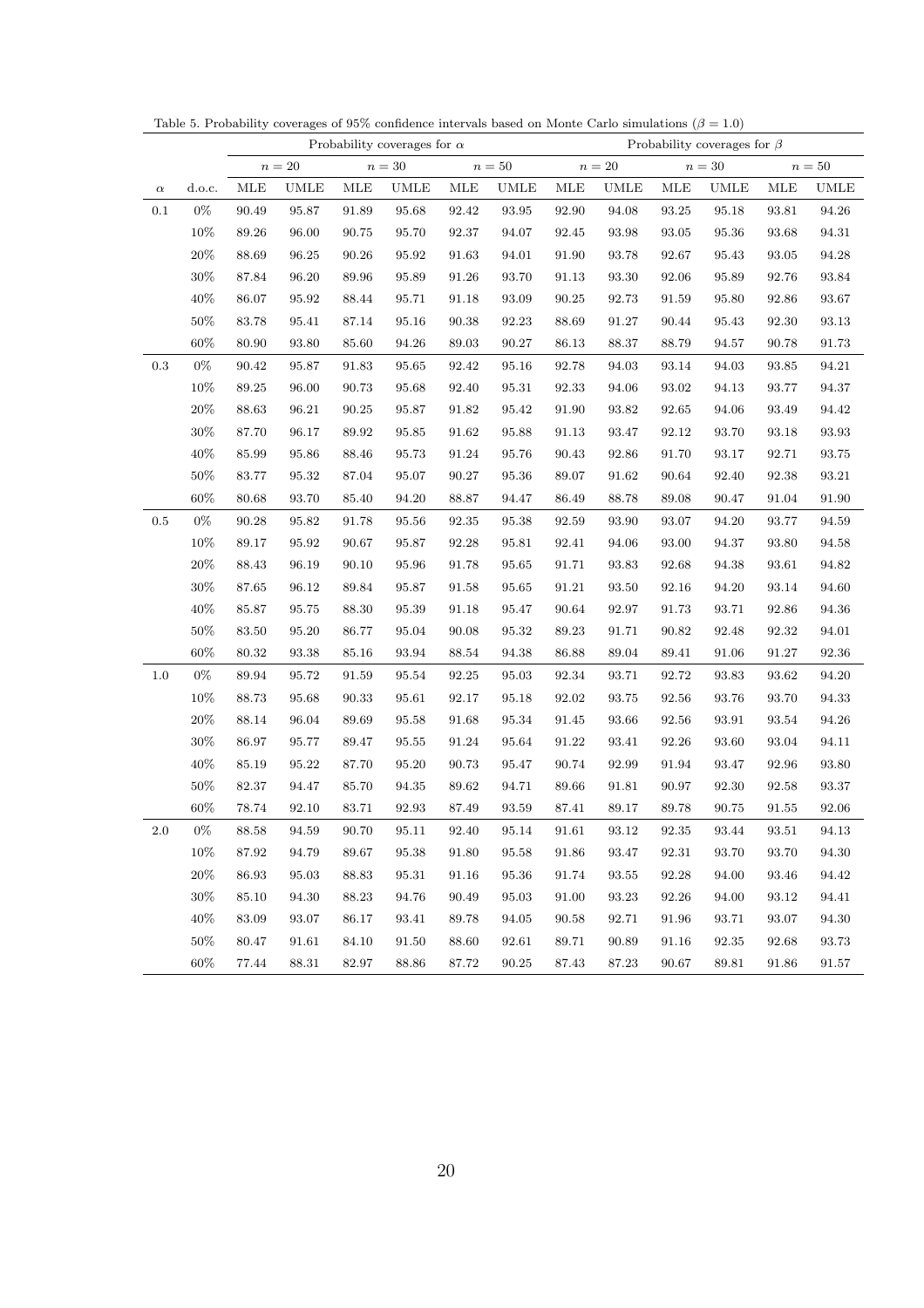# Acknowledgments

The authors are grateful to the editor and the referee for their valuable suggestions that enhanced the paper. The authors also thank the Natural Sciences and Engineering Research Council of Canada for funding this research. The first author wishes to express his gratitude to Ms. Sheron Ng for her support.

# References

- Arnold, B.C., Balakrishnan, N., Nagaraja, H.N., 1992. A First Course in Order Statistics. John Wiley & Sons, New York.
- Balakrishnan, N. and Cohen, A.C., 1991. Order Statistics and Inference: Estimation Methods. Academic Press, San Diego.
- Birnbaum, Z.W., Saunders, S.C., 1969a. A New Family of Life Distributions. Journal of Applied Probability 6, 319-327.
- Birnbaum, Z.W., Saunders, S.C., 1969b. Estimation for a Family of Life Distributions With Applications to Fatigue, Journal of Applied Probability 6, 328-347.
- Chang, D.S., Tang, L.C., 1993. Reliability Bounds and Critical Time for the Birnbaum-Saunders Distribution. IEEE Transactions on Reliability 42, 464-469.
- Chang, D.S., Tang, L.C., 1994. Percentile Bounds and Tolerance Limits for the Birnbaum-Saunders Distribution. Communications in Statistics – Theory and Methods 23, 2853-2863.
- Cohen, A.C., Whitten, B.J., Ding, Y., 1984. Modified Moment Estimation for the Three-Parameter Weibull Distribution. Journal of Quality Technology 16, 159-167.
- David, H.A., Nagaraja, H.N., 2003. Order Statistics, Third edition. John Wiley & Sons, New York.
- Desmond, A.F., 1985. Stochastic Models of Failure in Random Environments. Canadian Journal of Statistics 13, 171-183.
- Desmond, A.F., 1986. On the Relationship Between Two Fatigue-life Models. IEEE Transactions on Reliability 35, 167-169.
- Dupuis, D.J., Mills, J.E., 1998. Robust Estimation of the Birnbaum-Saunders Distribution. IEEE Transactions on Reliability 47, 88-95.
- Engelhardt, M., Bain, L.J., Wright, F.T., 1981. Inferences on the Parameters of the Birnbaum-Saunders Fatigue Life Distribution Based on Maximum Likelihood Estimation. Technometrics 23, 251-255.
- Hirose, H. 1999. Bias Correction for the Maximum Likelihood Estimates in the Two-parameter Weibull Distribution. IEEE Transactions on Dielectrics and Electrical Insulation, 6, 66-69.
- Johnson, N.L., Kotz, S., Balakrishnan, N. 1995. Continuous Univariate Distributions – Vol. 2, Second edition. John Wiley & Sons, New York.
- McCool, J.I., 1974. Inferential Techniques for Weibull Populations. Aerospace Research Laboratories Report ARL TR74-0180, Wright-Patterson Air Force